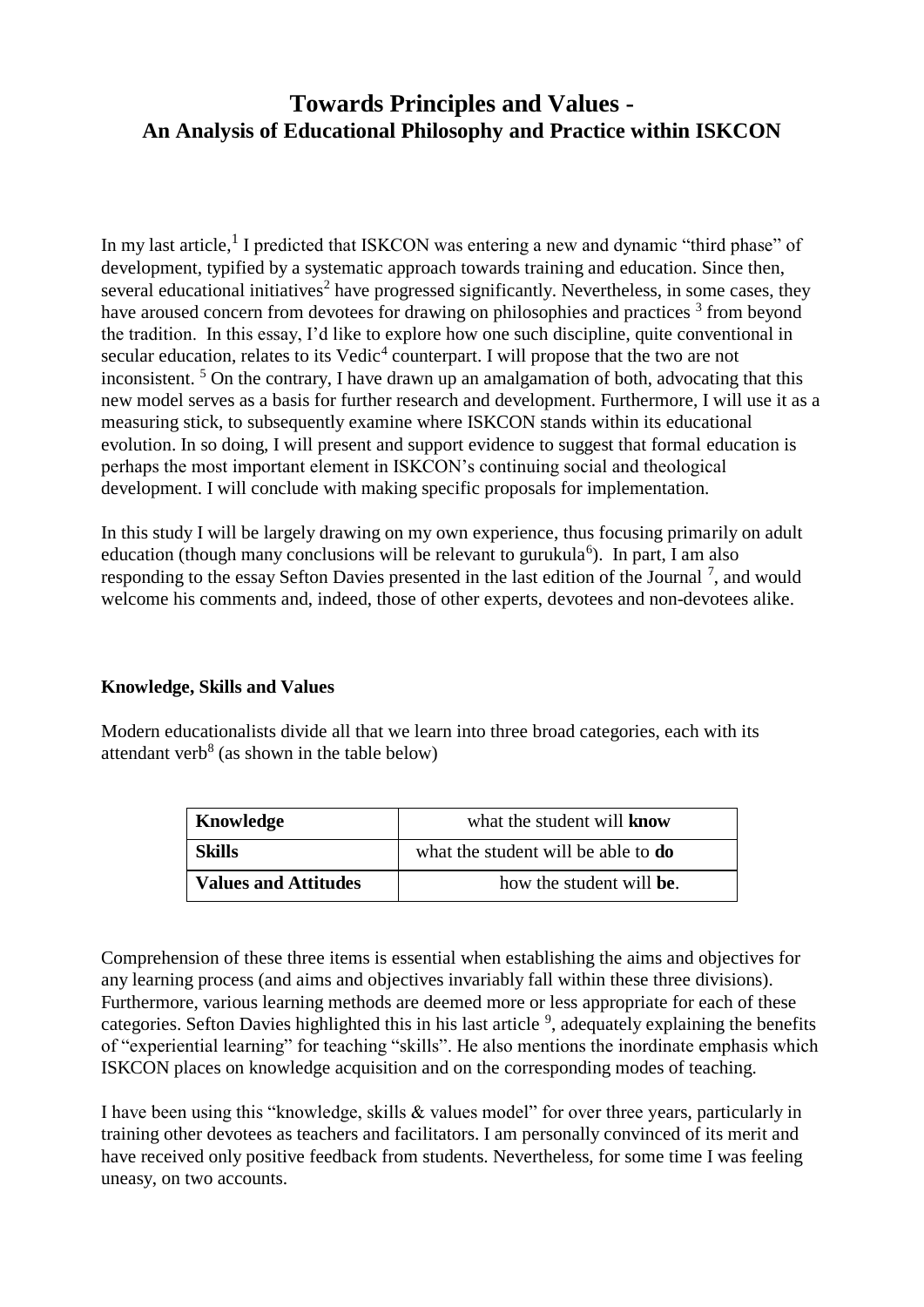Firstly, I had little conclusive scriptural endorsement for my teaching practices (which contributed to some devotees questioning their validity  $10$ ). Secondly, as I grappled for a firm understanding of my subject, three important questions remained unanswered:

- (1) How do the three objectives rank chronologically? Is each predominant at some specific stage within the learning process?  $11$
- (2) Does there exist a hierarchy of importance amongst the three, and if so, what is it?
- (3) Where does the concept of "understanding" fit in?  $12$

Naturally, my colleagues and I had our own ideas, largely distilled from personal experience. In response to question 1 (above), we surmised that knowledge-transmission was typically predominant at the start of any scheme of learning. Nevertheless, we weren't sure about the respective processional positions of "skills" and "values". "Do they develop concurrently", we asked, "or one generally before the other?"

Our response to the second question (above) was less equivocal. We firmly concluded that (within ISKCON at least) the category of "values" achieves top priority. We identified shastric examples to support our case - that the ultimate goal of education is to transform the nature of one's being (or, in other words, to become Krishna conscious). This involves becoming humble, tolerant, compassionate - and, indeed, developing all the twenty-six qualities of a Vaishnava.<sup>13</sup> A subsequent study of the first of "The Seven Purposes of ISKCON" <sup>14</sup> appeared to endorse the same conclusion <sup>15</sup> - that the whole thrust of ISKCON's education is to effect a change in values.

#### **Vedic Evidence**

Despite these findings, I still felt we were far from a definitive and clearly-codified understanding of the educational process. Then (as destiny would have it) my god-brother, Bhakti Vidhya Purna Swami <sup>16</sup>, kindly gave me a copy of notes <sup>17</sup> including pertinent scriptural references. I later explored these verses, focusing on how they might clarify our comprehension and definition of education in terms of knowledge, skills and values.

According to the Brihadaranyaka Upanisad (2.4.5), there are three broad stages to any learning process. They are:

- **(1) Sravana** *hearing knowledge from the teacher*
- **(2) Manana** *- gaining an intellectual understanding by reflecting on what is learned.*
- **(3) Nidhidhyasana**  *realisation and application in one's life.*

From this verse I ascertained the following:

(1) knowledge transmission is indeed the preliminary stage of education (as we had suspected)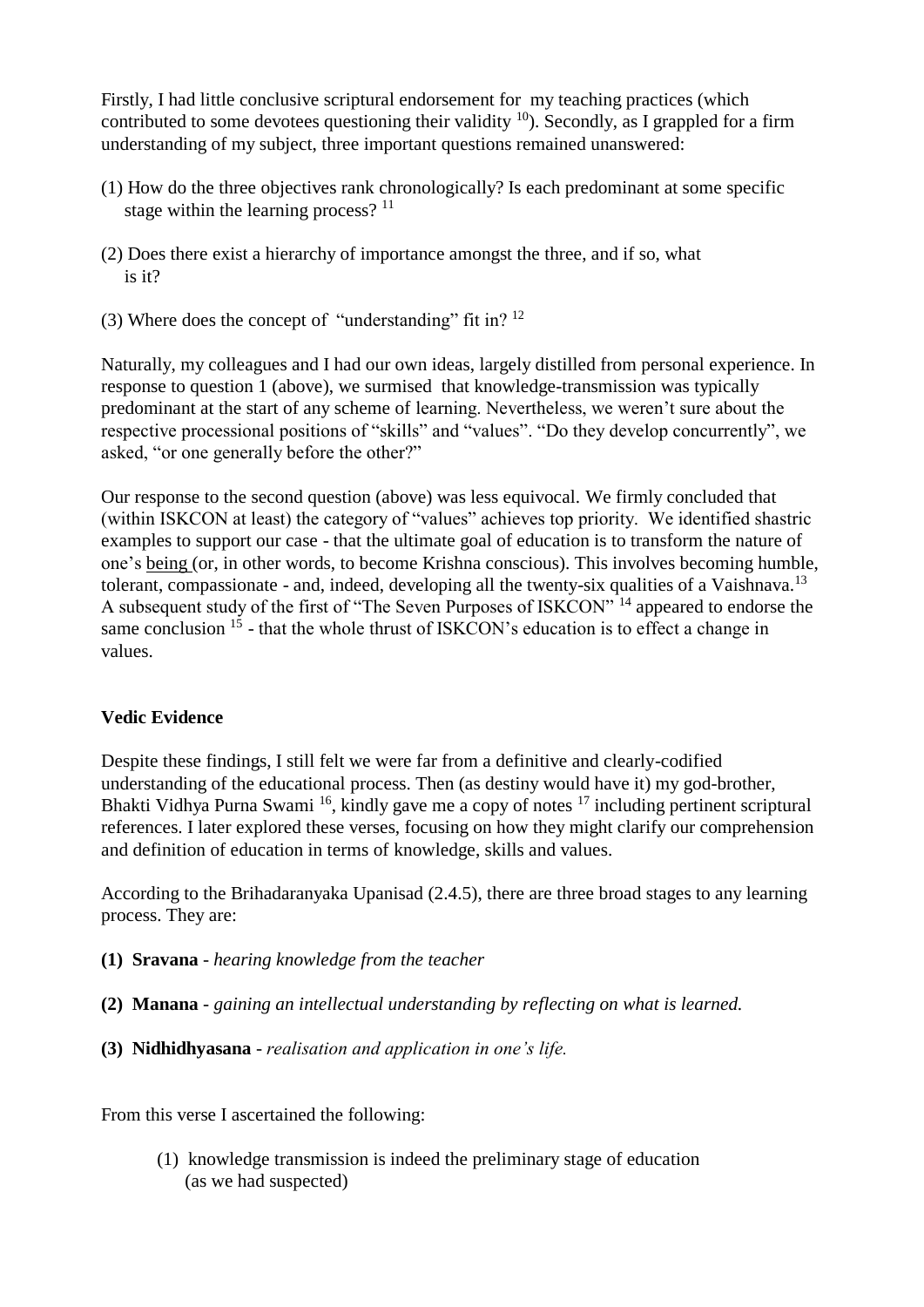- (2) 'understanding' is part of a subsequent, second stage.
- (3) skills and values appear to be relevant later on (expressed as "application in one's life" <sup>18</sup> and "realisation" <sup>19</sup>).

Nevertheless, it was still not clear as to whether "stage two" (*manana* or theoretical understanding) represents a progression from stage one in terms of skills or values (or a combination of the two). In other words, does "knowledge" transform into "understanding" through the acquisition of skills, the development of appropriate values, or through the parallel evolution of both)?

I then came across a verse from Sriharsa .<sup>20</sup> In his Sanskrit poetical work, the Nasadam <sup>21</sup>, he delineates the following four stages of learning:

- (1) *Adhiti* to learn a subject thoroughly
- (2) *Bodha* to gain insight and proficiency in one's learning
- (3) *Acarana* realising the purpose of, and living according to, our learning
- ------------------------------------------------------------------------------------------------------
- (4) *Pracarana* giving this knowledge to others

I assumed <sup>22</sup> that the first three stages included in this second *sloka* correspond to those listed in the first. The fourth stage, I will not discuss here (though it is obviously important and clearly distinguished from the other three)

From this verse, it became clear that the "second stage", according to our developing "Vedic model", not only encompasses an intellectual grasp of the subject, but a concomitant practical application of such understanding. I deduced that skills are learnt primarily at this second stage. Nevertheless, there is not full-realisation, nor have those skills become "second-nature". This only occurs in the final, perfectional stage, where the knowledge, understanding and skills become internalised, or part of oneself. In other words, the student or apprentice becomes an engineer, a carpenter or a teacher (or in Krishna conscious terms, a pure devotee). He lives and breathes his subject, easily and effortlessly. It is the platform of spontaneity.<sup>23</sup>

#### **Towards an Integrated Philosophy of Education**

I subsequently concluded that this second stage of our Vedic model corresponds to "skills", and the third to "values" (which represents the ultimate goal of learning.) In attempting to clearly distinguish between these two stages, I have postulated that each of their outcomes correspond to "conscious competence" and "unconscious competence" respectively  $^{24}$  (an idea I then extended to relate our Vedic paradigm to this entire "four-step model".)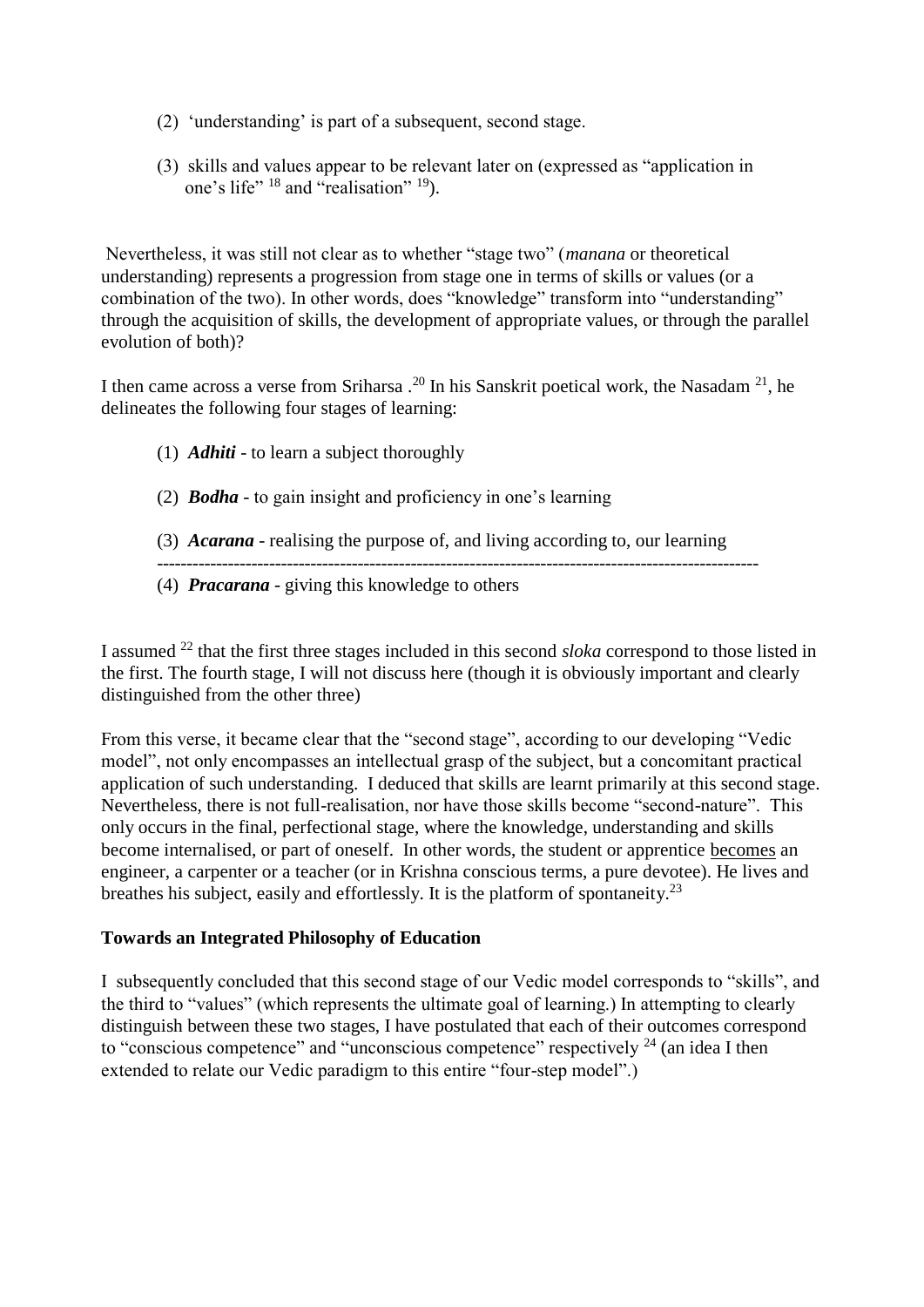Despite these suppositions, I felt this model to be incomplete. I suspected that, to some degree the three strands *evolve in parallel* throughout the whole process and become perfectly integrated during the third and final stage. I suggest that this is indeed true, *but that the explicit emphasis of teaching changes at each stage.* For example, knowledge progresses from mere "theoretical knowledge" (conspicuous at the beginning of learning), through "intellectual understanding", to culminate in "full-realisation". Skills, latent in the beginning, form the focus of the second stage, and subsequently become fully internalised. It is here, a this final stage, that values take prominence, in the sense that knowledge and actions must be integrated into one's life, becoming perfectly congruent with self and desire  $^{25}$ . It is the stage of becoming exemplary in thought, word and deed , as expressed in the term "acarana".

For each strand, I have also identified, from the Bhagavad Gita,  $^{26}$  three key characteristics required of the student, namely inquiry, submission and service  $.27$  The entire model, shown on page XX, may provide ISKCON with a foundation for formulating a comprehensive philosophy of education, firmly rooted in the tradition and explicitly endorsed by scripture.

#### **Further Research**

There remains ample scope for further research., particularly into shastra, and I'll here indicate a few likely areas. The three terms "knowledge", "skills" and "values" still beg precise definition.<sup>28</sup> The Bhagavad Gita, particularly chapter eighteen, <sup>29</sup>yields further information. According to our initial definition, "values" relates to "being". This alludes to the self, which the Gita describes as the "knower" and "the doer"<sup>30</sup>. Values therefore refers to the intrinsic nature of the self (however one conceives of it), suggesting that this final stage of learning in identical with "the unfolding of the self", or realisation of one's "sva-dharma"<sup>31</sup>. It also suggests "desire", since "what we value" is largely determined by the nature of our desires. In fact, according to the Gita, our whole destiny rests upon the nature of our desire and the very purpose of the spiritual path is to purify the heart of its materialistic propensities.<sup>32</sup>

The other two stands (knowledge and action), cannot exist independent of the self. (The converse is also true - that there is no existence of the self devoid of consciousness *and* activity  $^{33}$ ) There appears to be an ongoing reciprocation between the two, which, I conclude, the experiential learning cycle  $34$  demonstrates. There are numerous other quotes in the Gita and other Vedic texts <sup>35</sup>which demonstrate the various relationships between our three strands.

I would therefore conclude that the analysis of education in terms of knowledge, skills and values is largely or wholly consistent with the Vedic model. I would further suggest that the Vedic version positively embellishes our understanding of education and its ultimate purpose. Bhakti Vidhya Purna Swami his written, "The thrust of education, therefore, must be to develop character and philosophical realisation; external knowledge and expertise are in a supportive role". <sup>36</sup>

# **Part Two**

In this second part, I intend to continue our exploration of contemporary educational procedure (including that considered more progressive), to examine how it may be applicable within ISKCON and, indeed, where it may be inappropriate. We will particularly focus on aims and objectives, and how they are achieved through a variety of teaching methods. Our conclusions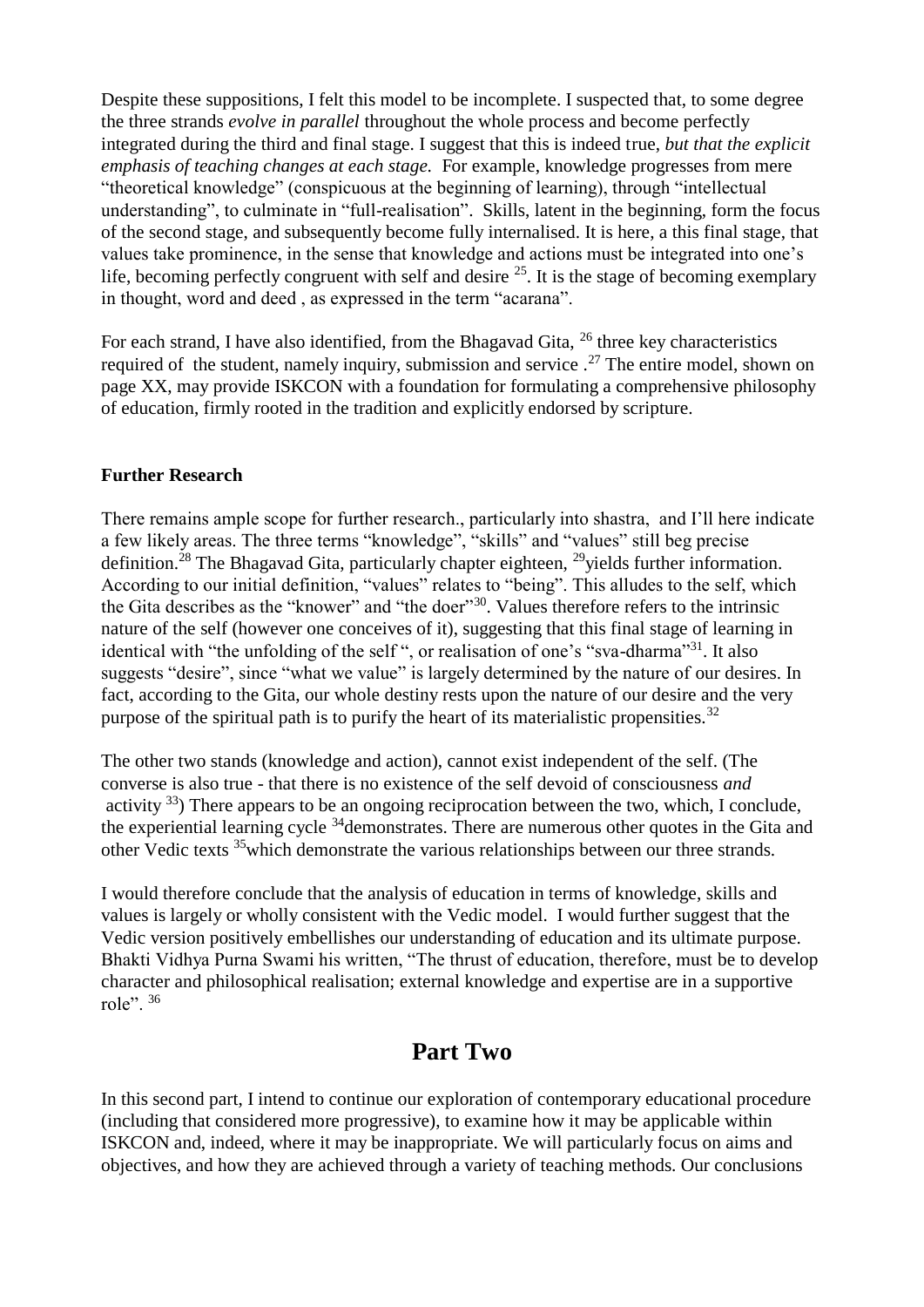will again be useful in helping us analyse where ISKCON currently stands and in formulating proposals for educational development.

## **Aims and Objectives**

An essential feature in the design of any learning programme is the clear definition of aims, categorised according to knowledge, skills and values. In my last article, I identified the pressing need to establish the concept of "graduation from the training ashrams", specifically to enable the Society to "keep the end in mind" and to formulate clear aims in terms of its most important resource - its committed members. Without such formal education, there is no question of a deliberate and pro-active approach towards developing the various categories of ISKCON's membership.

Srila Prabhupada confirms the importance of setting aims:

*Srila Prabhupada: "...If you have no goal...There is example: "Man without any aim is ship without any rudder." So suppose if...aeroplane is going with an aim to land in some country, but if he goes on simply without any aim, then there will be disaster. ...So without aim, what is the use of practice?"*

*Prthu Putra: "He says he like the practice without goal..."*

*Srila Prabhupada: "That is foolishness. Without goal, practising something, it is foolishness."* Srila Prabhupada Conversation, 13 June 1974.

We will examine later how the Society's trainers are often unclear as to what constitutes their specific goals (although, quite ironically, often claiming that they are obvious and hence require no explicit delineation). We will return to this in Part Three. Suffice it is here to mention that there are two further stages in planning, developed in response to the questions included below:

- 1. Aims what do you, or your organisation, want to achieve taking into account the learning needs of the students?
- 2. Objectives what will the students be able to do at the end of your lesson or course which will demonstrate that you are meeting your aims?
- 3. Assessment- how you will assess whether students are meeting their objectives (and hence whether you are all successful in meeting your aims.)

In planning, these three steps are essential and must be formulated sequentially. The tendency<sup>37</sup> is to neglect them and jump ahead to immediately consider content. The reader may reflect on his or her own preparation of a class or lecture. Most of us will:

1) identify topics related to our main subject.

and 2) determine what exciting learning experiences could be included

If we are more experienced, we may also initially pinpoint a theme which we intend to follow throughout. Even so, this approach remains relatively ineffective. Educational experts term it "content-driven". Teachers remain more concerned for "what" is taught than for "why" they are teaching in the first place. It is no less essential to have clearly focused aims when teaching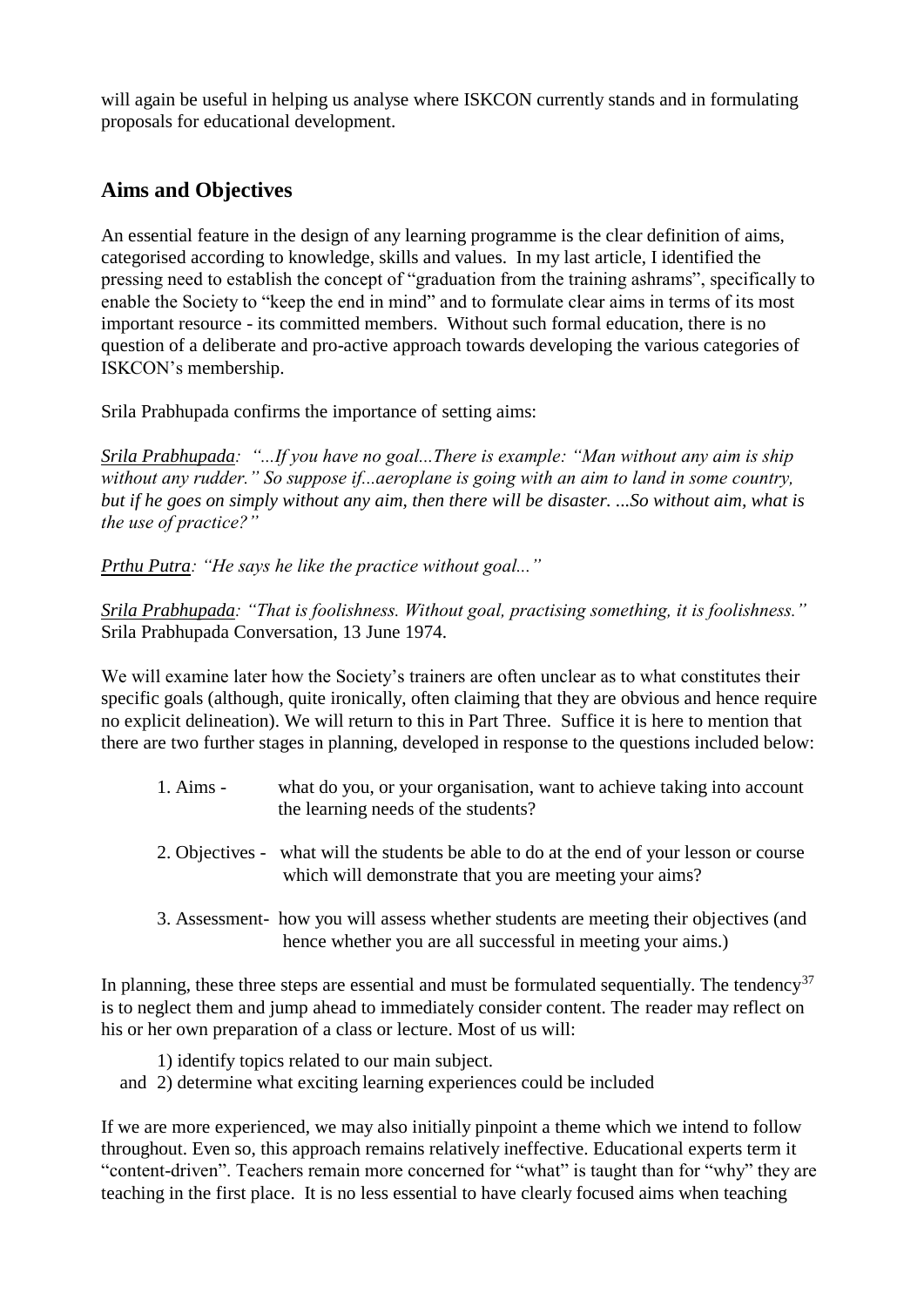than in life itself. Without such, we will undoubtedly run into difficulties, particularly an inordinate leaning towards knowledge-transmission, and a commensurate marginalisation of skills and values <sup>38</sup>. One of Sefton's principal criticisms of ISKCON is that it's educational processes focus on knowledge acquisition, as demonstrated by it'd predominant modes of teaching.

Let's now examine some of these different methods and the possible rational behind them.

## **Teaching Methods and Styles**

One of my aims in training has been to broaden devotees understanding of what constitute effective teaching <sup>39</sup>.Most devotees have warmly welcomed these changes as reflecting a positive shift in values. Nevertheless (and quite understandably), they have not been without their critics. A parallel debate exists in the secular world between the advocates of "traditional" and "progressive" practices.

Sefton highlights this dynamic, contrasting education which is primarily concerned with "putting in"  $40$  with that which is largely "drawing out  $41$  He writes, "The extreme case of putting in is that of *indoctrination*, where an educator wishes to implant a fixed set of ideas *and to exclude the possibility of contrary ideas being considered and accepted*." Here he implicitly addresses two issues:

(1) the correlation between any society's education and its style of government (suggesting that the particular mode of education may well reflect the prevailing ethos within its leadership.)

(2) the dialectic between the needs for (a) authority (represented by the Society) and (b) exercise of free-will (as expressed through the individual).

These, I propose, are two essential points for ISKCON to consider and themes we will pick up later in the article.

Sefton's statement implies that an educational system favouring "putting-in" may be rooted in the desire to preserve and perpetuate a fixed set of ideas. Ideological groups, including ISKCON, fall within this category. But can they not adopt progressive styles of education? Sefton has personally shared with me his conviction that it is (almost) impossible. In other words, any organisation with a fixed doctrine is obliged to be prescriptive. I suspect that his ideas are not without foundation. We may reasonably ask, "How can ISKCON teachers afford to draw answers from students since some responses will inevitably be at variance with Gaudiya Vaishnava theology?".

In answering this question, I will relate an experience from my school days. Our physics teacher, Mr. Jones, would regularly ask us to conduct laboratory experiments. I recall one in particular, involving weights, scales, thread, water, balances and so on. Our task was to measure the effective weights of different objects immersed in water. We were then to plot a graph of two sets of readings and then estimate a corresponding formula On this day, I remember, I couldn't be bothered - and I was a theorist anyway and already knew the correct answer. So, I worked backwards, constructing the graph from the formula, and then dotting co-ordinates along its length (not right on the line, lest Mr. Jones became suspicious of my unerring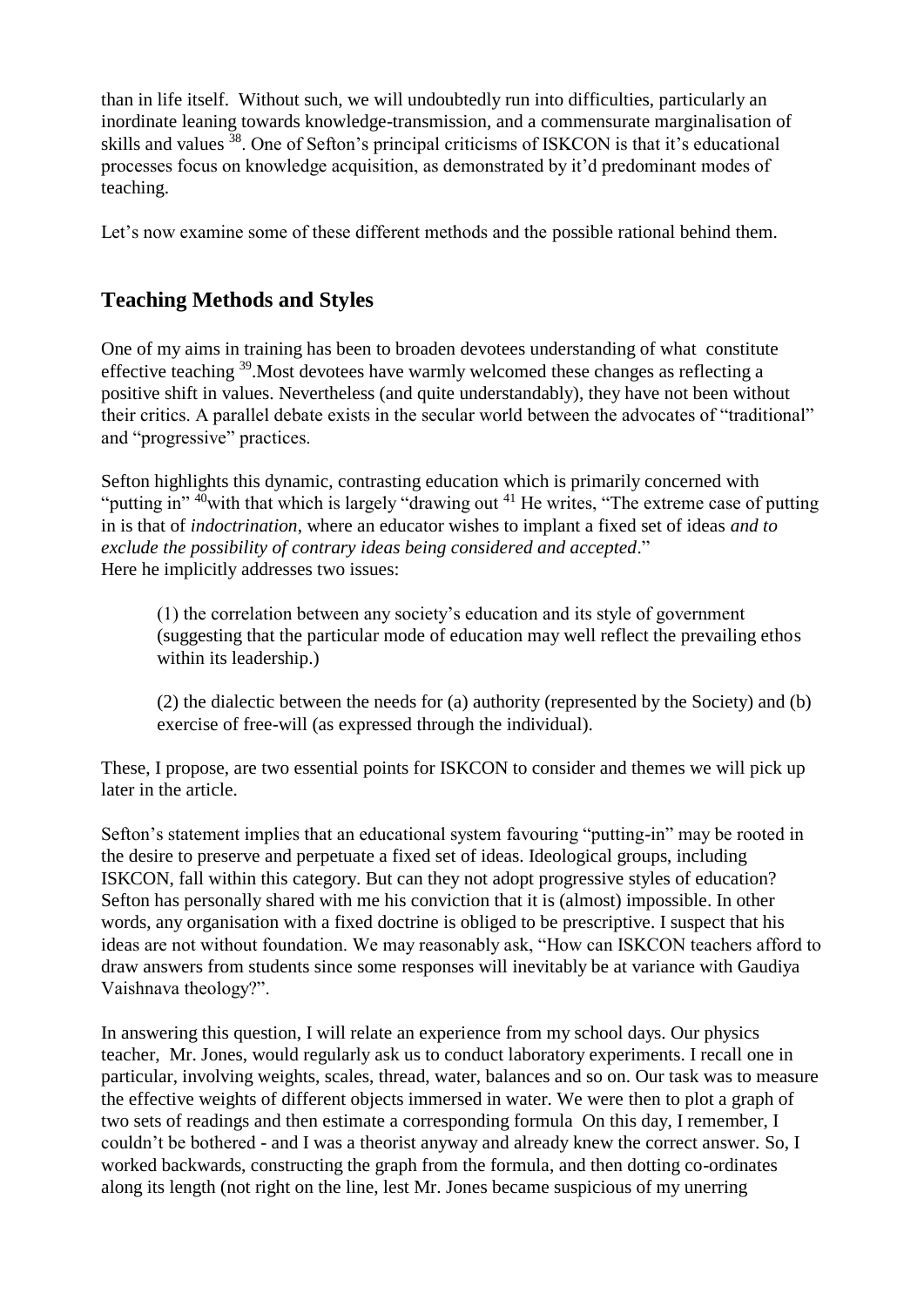accuracy.) It was then easy-as-pie to fill in the corresponding "readings" and to gloat over my early finish.

I was naturally convinced of the accuracy of my "experiment", and no less so than if I'd actually performed it! Nor was the teacher anticipating a conclusion from any student far different from the one he expected. Why then did he have sufficient faith in his students (providing, of course, that they correctly followed the standard experimental procedure)? The answer will be clear to my reader (and please excuse me if I state the obvious): *fundamental laws of nature cannot be contravened*. For this reason, events which such principles govern are entirely predictable. According to Vaishnava theology, such universal laws apply just as much to subtle phenomena as to gross, to living beings as much as to dead matter.

I will conclude that student-based learning is appropriate when we are dealing with axiomatic or universal principles, considering the subject to be science rather than mere faith or belief. Conversely, such methods may *not* be suitable where the predominant beliefs, values and practices of a society or individual are incongruent with reality; such ignorance can hardly flourish in an atmosphere of open and honest inquiry but requires a healthy dose of unquestioning compliance (as is evident in the scientific world, as well as the overtly "religious")<sup>42</sup>. We may therefore rightly suspect the integrity of any organisation or society which restricts, explicitly or implicitly, the right of the individual to openly inquire.

Another argument supporting a student-centred approach concerns the whereabouts of knowledge, which the Vedas consider to be locked within the heart. The whole process of teaching is to evoke that inherent wisdom. The whole process of "drawing out" is consistent with this understanding and, if performed properly, will yield accurate results.

My personal experience of teaching confirms this. If devotees observe their spiritual practices, then the facilitator, through nurturing honesty, introspection and self-expression, can almost always evoke the "right" answers from students themselves. Naturally, there are risks involved true for anyone who dares teach in a more dynamic, student-centred way - which naturally puts an onus on the facilitator to truly understand and realise the subject  $43$  or to admit his inadequacies. In either case, it calls for depth of character (what to speak of a willingness to take risks!). Again, this suggests that teaching methods reflect not only the managerial or organisational ethos (as previously mentioned), but the values held by teachers themselves <sup>44</sup>. This may further indicate that in borrowing educational methods from outside ISKCON, devotees must be careful not to adopt values which are inconsistent with their tradition.<sup>45</sup>

## **An Analysis of Experiential Learning**

Certainly, my own support for progressive educational practice is not without qualification. For example, I often teach according to the "experiential learning cycle<sup>46</sup>.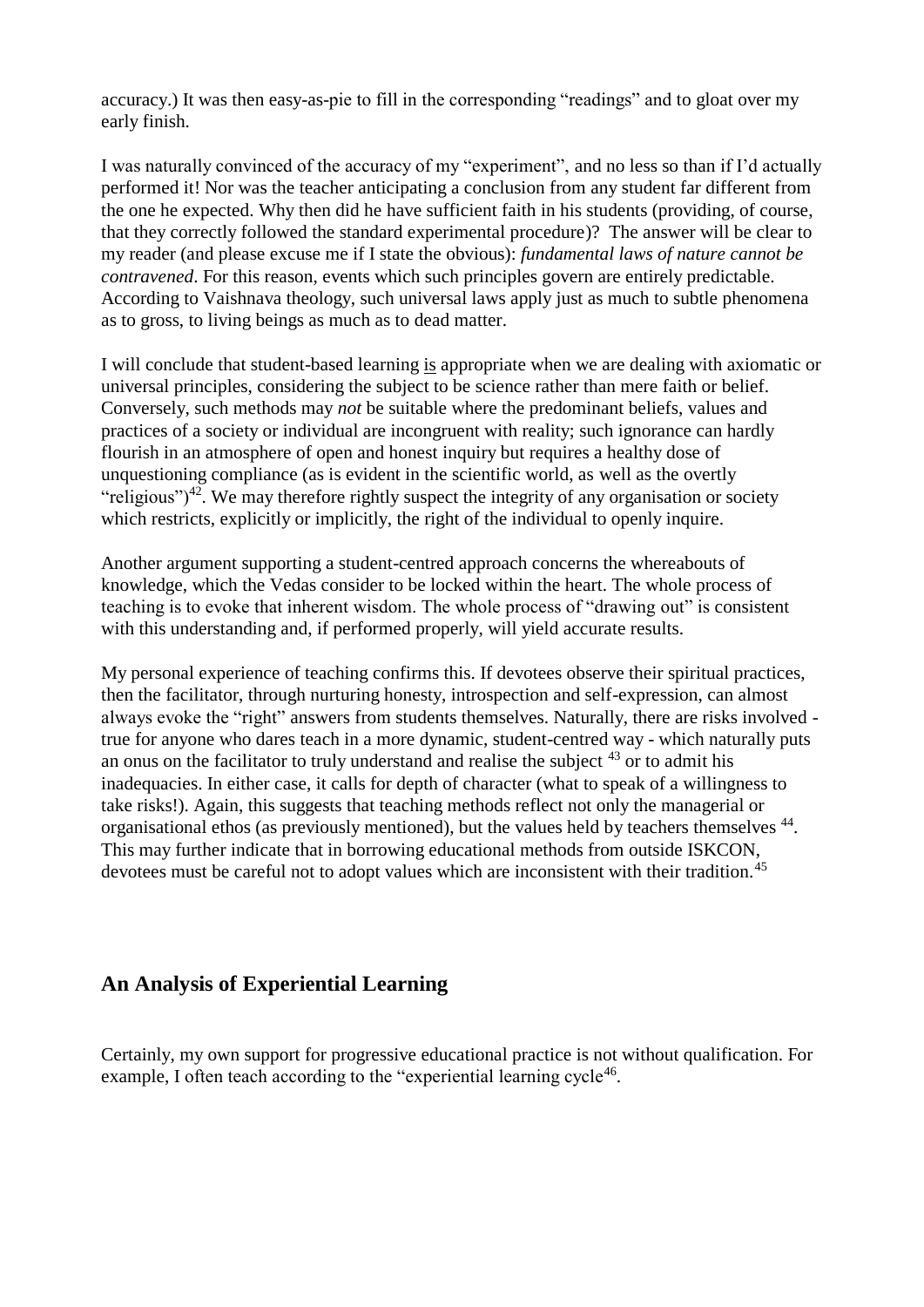

From a Krishna conscious perspective, however, this process is to abstract not so much ideas as realisations. Therefore, to differentiate between factual and erroneous conclusions, *student perceptions <sup>47</sup> must constantly be tested against shastra.<sup>48</sup>* This requires, in most cases, that students have some preliminary scriptural knowledge. In addition, the process of drawing out answers is dependent on students' adequate experience of the subject. These two reasons together imply that "putting in" is more appropriate towards the beginning of any learning process,<sup>49</sup> whereas drawing-out <sup>50</sup> is more suitable later on. Similarly, there are other features of effective learning which predominate in the earlier and later stages respectively. These are shown below:

#### Early stages Later stages

putting in drawing out teacher-centred (impetus for learning comes student-centred (impetus for learning from the teacher) comes the student) teacher takes responsibility student takes more responsibility emphasis on discipline and respect for emphasis on free-choice and respect authority authority for the individual Teacher sets goals Student sets goals

These two sets of criteria closely correspond to the traditional and progressive models. I propose that each is relevant, and each essential, at its respective stage. The progressive model may not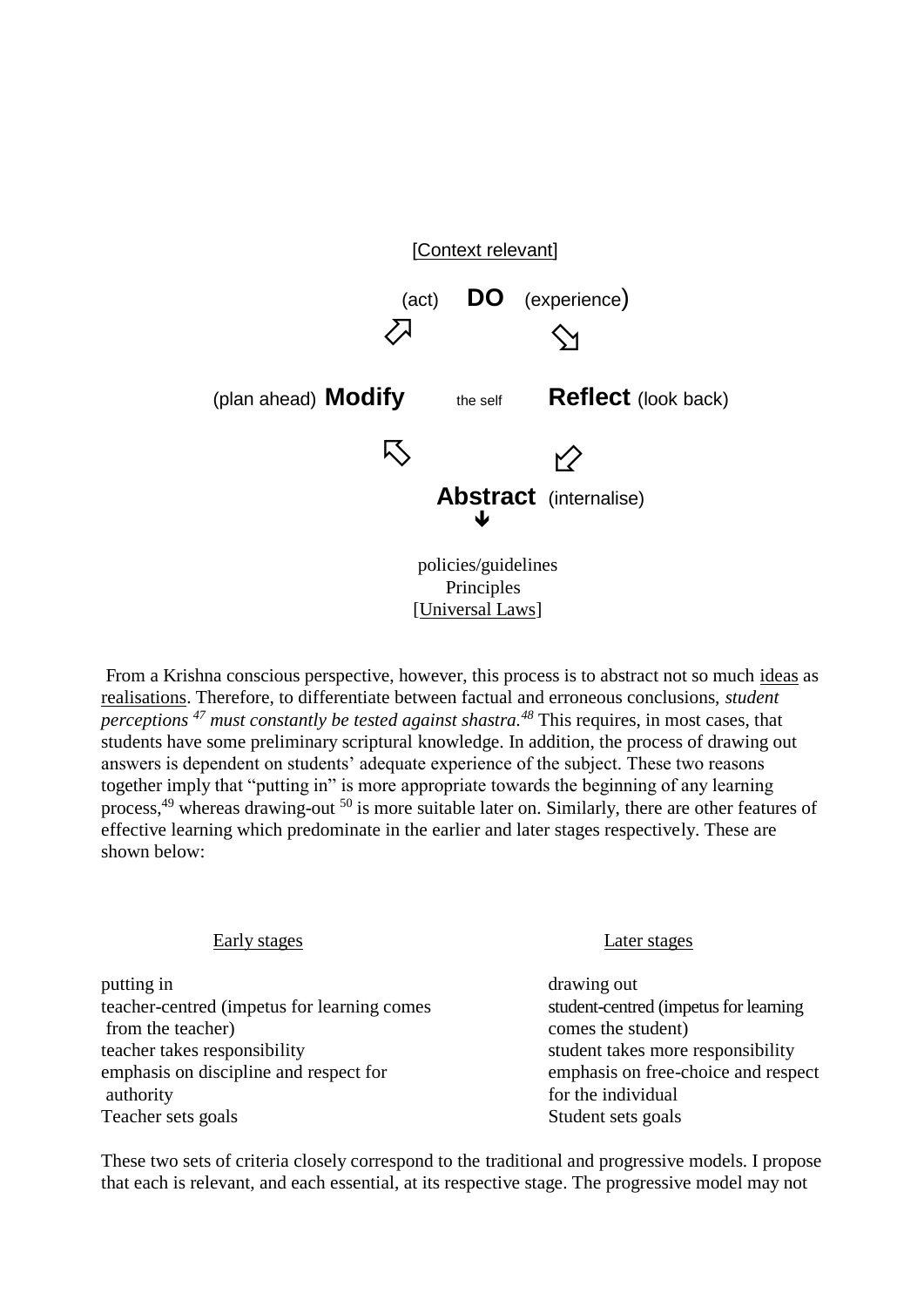be appropriate without the student having passed through the earlier stage.<sup>51</sup> Similarly, to maintain highly didactic methods for mature students may prove equally counterproductive.

The criteria listed above may again help us analyse ISKCON in its provision of educational opportunities.

## **The Importance of Principles**

Let's return to our examination of experiential learning. We have identified the need to speak of -"realisations" rather than "ideas". I would further postulate that the whole purpose of experiential learning is not to abstract simply policies or guidelines, but primarily principles.<sup>52</sup> Why do I emphasise this (and I do so repeatedly!). For this reason: unless a social group understands the foundational principles behind is specific *raison-d'être* it will not be able to effectively respond to changing circumstances, nor preserve its tradition Specifically it must discern between context-relevant instructions (or temporary policies) and unchanging, axiomatic truths. Otherwise, it will commit one of two blunders;

- either (1) taking account of, and reacting to, changing circumstances and public opinion, but losing grip on its core beliefs, values, mission etc.
- or (2) sticking rigidly to externals, and to doctrine, often in the name of preventing mission-shift, but losing the real essence of that which needs to be preserved and perpetuated

It is essential that ISKCON preserves its legacy, and here, I suggest, training and education will play a key role.

A further advantage of a principle-based approach (over one which simply defines practice and procedure) is it's legitimate accommodation of diversity. It is flexible, but not capricious; liberal, but not promiscuous; doctrinal but not doctrinaire. It maintains and communicates clear standards by which to gauge a wide variety of practices. It is not the culture of rigid compliance and conformity, but values the individuality and initiative of all the Society's members (though within the bounds of the mission which defines their membership). Additionally, a principlebased approach will enable the mission to synthesise its conservative and radical features and avoid fragmentation into various opposing camps. Principles form the bedrock of continuity.

Such principles are found within Srila Prabhupada's books<sup>53</sup>.

# **The Role of Scripture**

One may, however, question the need to use experiential learning at all. The Vedas are considered infallible. Why not just accept them - end of story? One danger to such a prescriptive approach  $54$  is that students fail to question not only the validity of scripture  $55$ , but also their understanding of such sacred injunctions. Consequently, they may *pretend* to understand, or possess appropriate levels of conviction. Lack of opportunity to clear away doubts subsequently impedes progress. <sup>56</sup> This naturally involves a degree of self-deception. Leaders and teachers in such societies may be more concerned with belief and faith allegiance than an open exploration of truth. There may also be preference for "yes-men", an "us and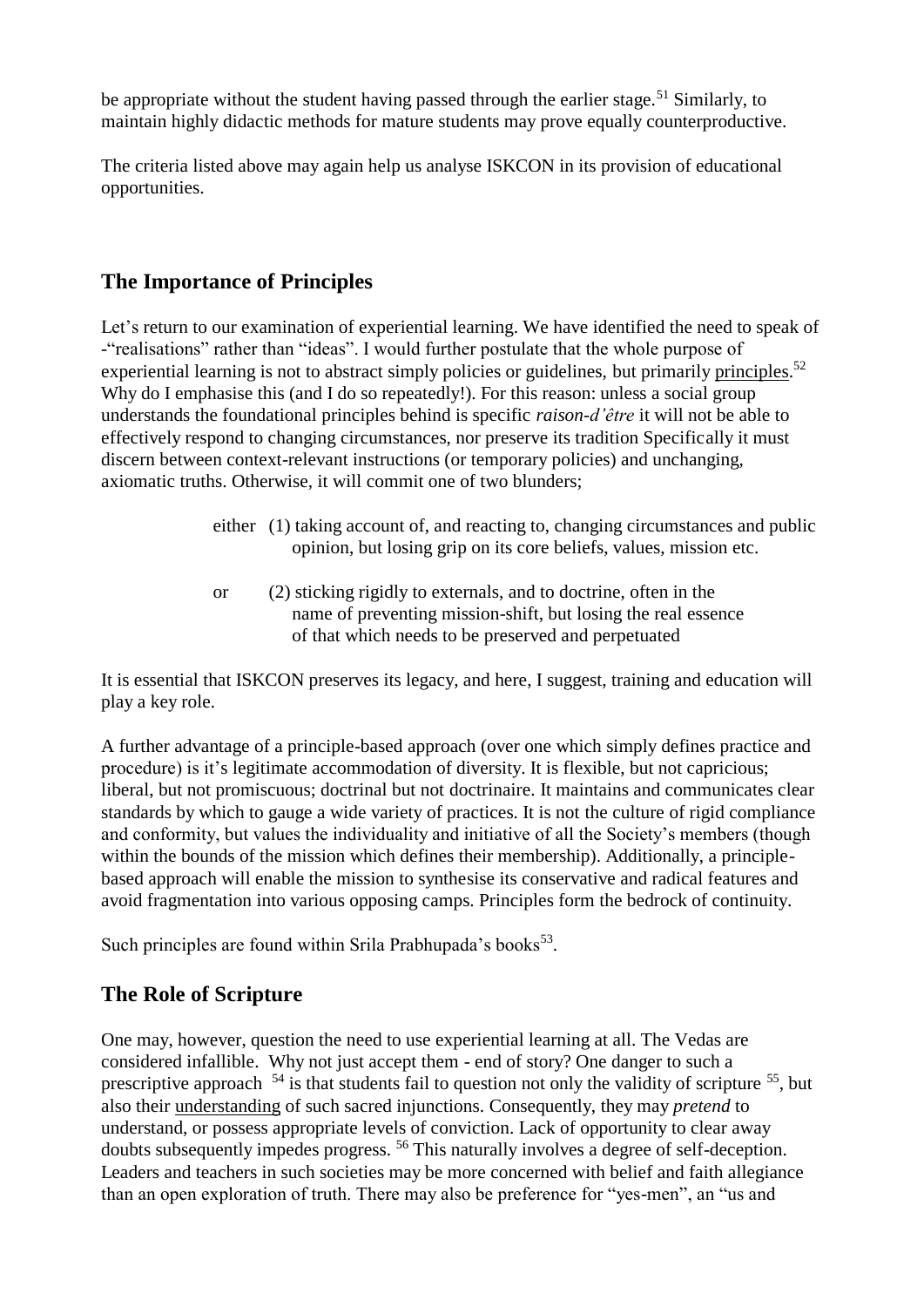them" mind-set and reliance on hype, slogans, and peer-pressure to support practices which are often carefully tended as sacred cows.

Therefore, we may conclude that an effective educational system promotes understanding and realisation - an internalisation of that knowledge derived from appropriate authority.

## **The Basis Of Commitment**

Our discussion raises another pertinent question; "Is commitment based on a full exploration of facts or a suspension of the critical faculties?"<sup>57</sup> In the eighteenth chapter of the Bhagavad Gita, Lord Krishna apparently supports the former i.e the path of the well-informed decision. After instructing Arjuna for the best part of an hour, the Lord tells him, "Thus I have explained to you knowledge more confidential. Deliberate on this fully, and then do what you wish to do." (B.G. 18.63) Srila Prabhupada further explains in his purport, "Surrender to the Supreme Personality of Godhead is in the best interest of the living entities. It is not for the interest of the Supreme. Before surrendering, one is free to deliberate on this subject as far as the intelligence goes; *that is the best way to accept the instructions of the Supreme Personality of Godhead. <sup>58</sup>*

This text not only advocates the need for teaching methods which stimulate real understanding, but the benefits of enrolment policies which acknowledge the free will and individuality of the student <sup>59</sup> (as we touched upon earlier). Assessment should precede each stage of commitment, so that the candidate can take full responsibility for his or her decision. Contrary procedure may lead to premature commitment, which not only causes later retractions, but may also result in bitterness towards the organisation which didn't meet unrealistic expectations. In other words, a society such as ISKCON has a responsibility to clearly delineate to the candidate their future prospects.

Simultaneously, any enrolment policy requires the clear understanding of the specific purposes of that programme and then to establish quantifiable enrolment criteria  $^{60}$ . What is also clear is that the type of person who, say, joins the ashram, will greatly affect the society' organisational culture.

 It is therefore crucial to test ISKCON's policies and procedures to see if they match these criteria. What is imperative to recognise is the need to establish aims for the different training programmes in the Society. This in turn determines one's enrolment policies. Unfortunately, as we'll examine later, there are very few with such clearly defined aims. In fact, until recently there have hardly been any formalised educational programmes within the Society. In other words, the Society and its leaders have as yet not recognised the benefits, which leads to an important question: why not?

## **Leadership and Values**

Whatever the answer to this question, it is clear that education does not take place within a vacuum. It needs not just the endorsement but the active and heartfelt support of the entire Society, and particularly its leaders.

Values are not determined by what is simply written or spoken (for example, in ISKCON's case, from the Vyasasana). They are largely determined by social interactions, particularly through the behaviour that is either rewarded or punished. Therefore, the prevalent leadership ethos will largely determine the nature of any society's education system. It is also the duty of leaders to ensure through appropriate evaluation that their organisation is on course for meeting its aims.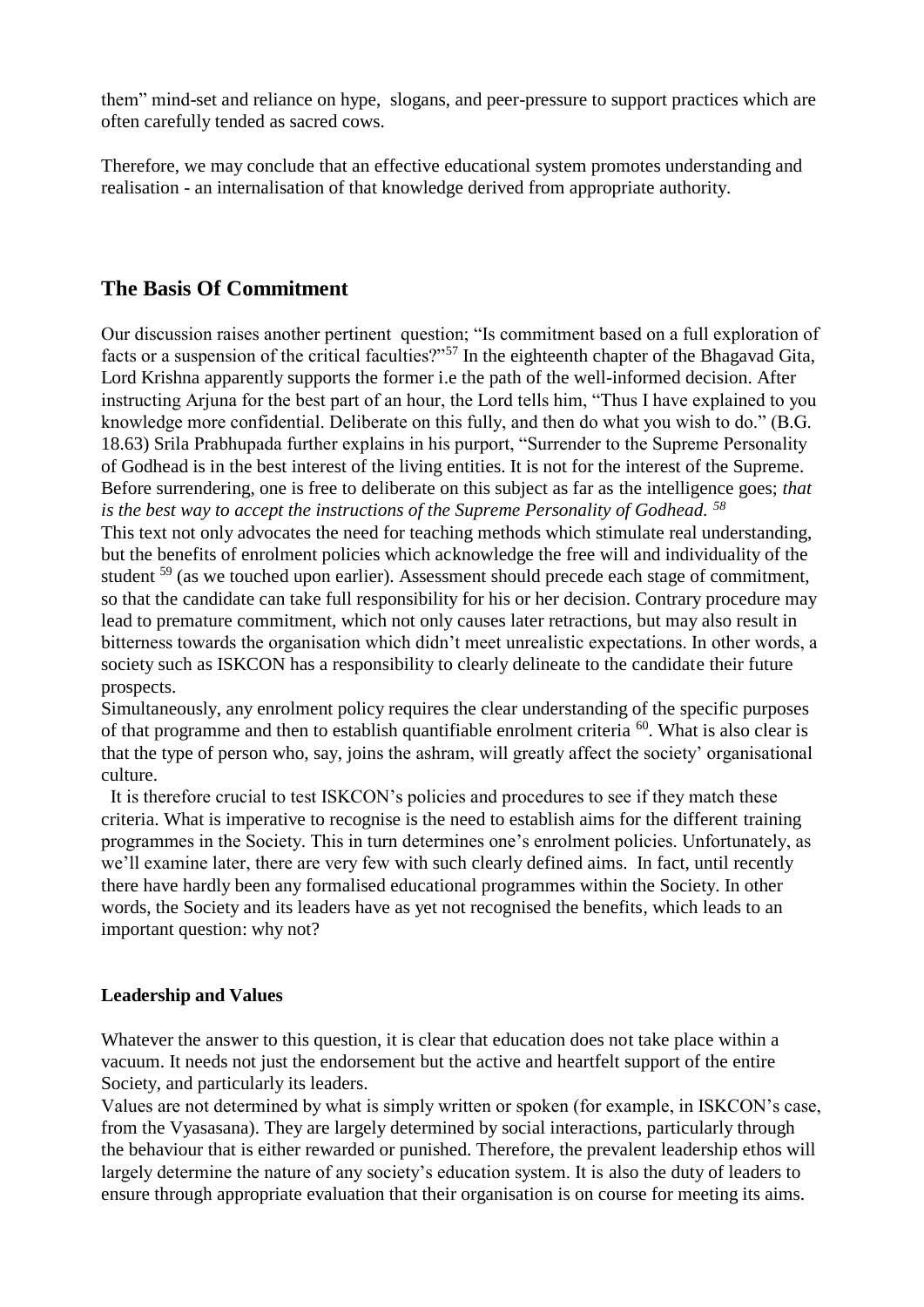In this respect, there seems ro be a clear parallel between the managerial and educational processes. In many professional organisations, training is simply a matter of expediency in meeting its financial goals. It is clear that ISKCON's very aims are educational as revealed through the first of its Seven Purposes:

"To **systematically** propagate spiritual **knowledge** to society at large and to educate all people in the **techniques** of spiritual life in order to check the imbalance of **values** in life and to achieve real unity and peace in the world". (highlights are mine)

For this reason, the managerial function must serve the educational processes, and not the other way round. The following analysis of ISKCON and subsequent proposals are especially intended for the consideration of the Society's leaders.

# **Part 3**

So far we have examined learning in terms of (1) knowledge, skills and values and (2) aims and objectives. We have also briefly explored various teaching methods and identified the need for education to be principled-based and grounded in scripture. In so doing, we have identified criteria to define effective education, and its corresponding systems and structures. Let us now use these guidelines to ascertain how far and how effectively ISKCON has progressed in it's provision of education opportunity.

ISKCON, as an emerging world religion, is in its infancy. A promising future is not without teething pains. Systematic training and education will positively address many of the painful challenges which the Society faces. This naturally involves identifying its shortcomings, not in a mood of criticism but as an attempt to realistically and constructively move forward. There are many indications that the Movement is positively evolving as it enters "Phase Three" of its development <sup>61</sup>Many of the observations listed here refer to the previous two phases as well as, to some degree, the present situation:

The following analysis is divided into four sections  $62$  as follows:

- 1. Knowledge
- 2. Skills
- 3. Values
- 4. Formal education (beginning with establishing aims)

#### **Knowledge**

#### **(1) There is an over-emphasis on knowledge-acquisition**

Here I'd like to share a personal anecdote. Four years ago, at a public function in Bristol, I was chatting to one lady, a member of our "congregation". She had recently attended one of my week-end courses on teacher training. I was encouraging her to "give it a shot" at leading a local class. She, however, was hesitant. Finally she revealed that she felt herself unqualified. "I don't know enough *slokas!*", she admitted. I was astounded! Here was a middle-aged woman, a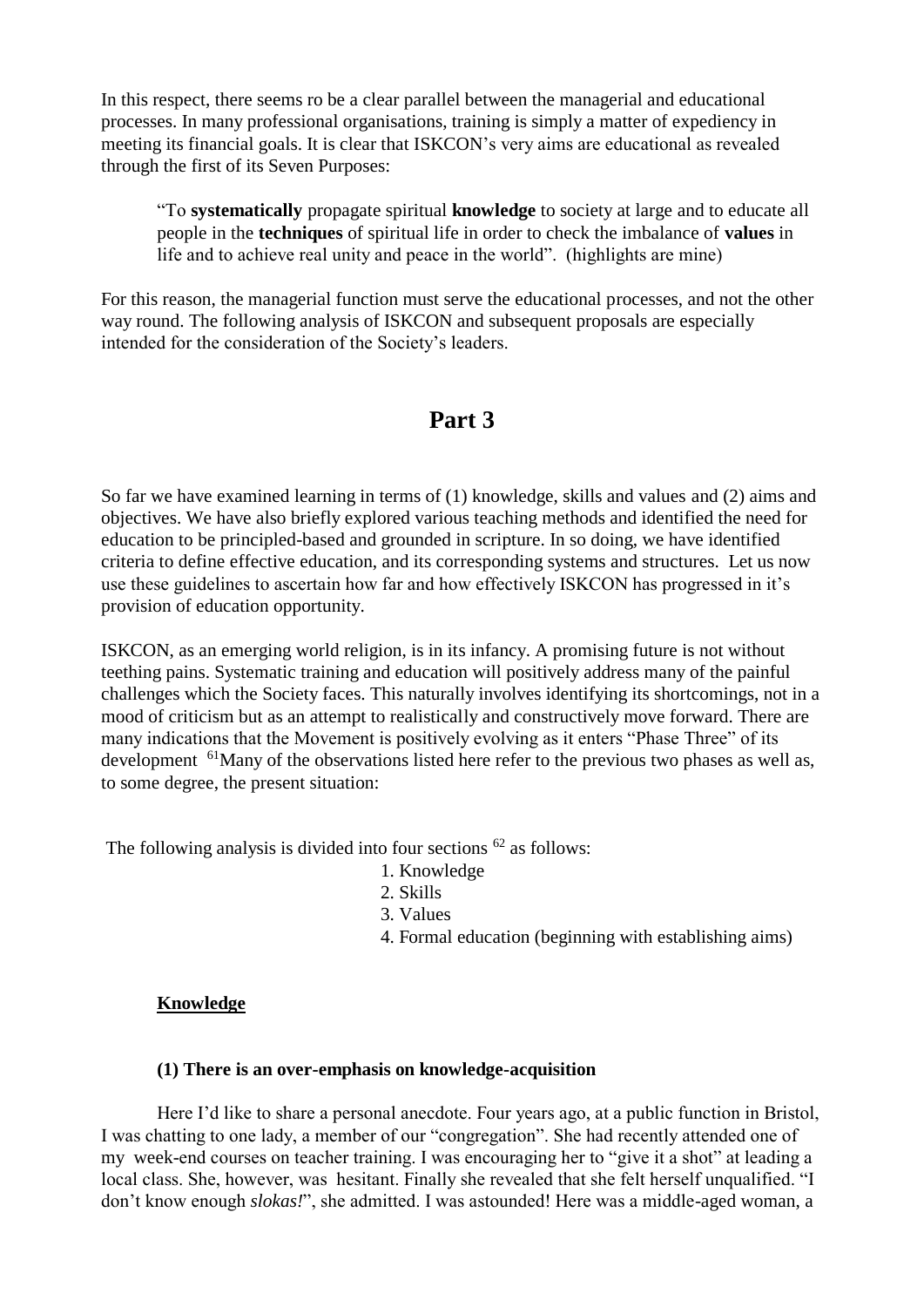certified counsellor, who'd successfully raised a family and demonstrated maturity in her personal and professional dealings. I was simultaneously bewildered and enlightened! I was convinced, (and I told her) that the values prevalent in our temples were spilling over into the congregation . She had the necessary skills, and the appropriate attitude, and yet considered the number of verses she could recite the primary criteria for representing the Society. It would be interesting, if not revealing, to ask members of ISKCON's important publics (e.g. academics, the media and faith leaders) what they expect of our members. We could also ask ourselves what our own tradition says about the respective priorities afforded to knowledge, skills and values?

#### **(2) educational methods are almost entirely teacher-centred**

Within ISKCON temples, lecturing remains the predominant mode of teaching. Devotees are often reluctant to use other means, often doubting there authenticity. Some even consider them "non-traditional", or even heretical, citing our standard process of "descending knowledge". Amongst some progressive non-devotee educators, lecturing is considered suitable for little more than knowledge-transmission. Conversely, it holds within Vaishnavism a place of honour and cannot possibly be equated with mere information-transfer. On this point, there seems to be a clear rift between non-devotee experts and the tradition itself. I have been contemplating this for some time, trying if possible to resolve the issue (and I have some thoughts on this) $^{63}$  For such formal temple situations, I am reluctant to suggest that devotees use radically methods. Nevertheless, there is precedence for using such techniques. In Part One we examined how realisation constitutes one of the ultimate goals of the educational process. It is interesting to examine how Srila Prabhupada defines the word:

"Personal realisation does not mean that one should, out of vanity, attempt to show one's own learning by trying to surpass the previous *acharyas.* He must have full confidence in the previous *acharyas*, and at the same time he must realise the subject matter so nicely that he can present the matter for the particular circumstances in a suitable manner. The original purpose of the text must be maintained. No obscure meaning should be screwed out of it, yet it should be presented in an interesting manner for the understanding of the audience. This is called realisation."

This quote endorses the principle of adjusting one's presentation to suit the audience, and may indeed support the whole concept of progressive educational technique, which, I suggest, at least should be considered outside of the formal lecture context.

#### **(3) The Society has little promotional material beyond canonical literature**

Just a few days ago, before visiting my father, he asked me to bring for a friend some preliminary literature on Krishna Consciousness. I naturally agreed, but subsequently felt embarrassed with what I *couldn't* find. No details on the devotees themselves, nor their personal stories; very little on the Society's cultural heritage; next-to-nothing on the opportunities it offers the public; and little with any pictures! But tons of text and tons of doctrine (which, for most people, is presented quite unsuitably)

ISKCON members rightly take pride in their sophisticated theology. Many now perceive that this is insufficient, and that they need to practically demonstrate their teachings, and to "walk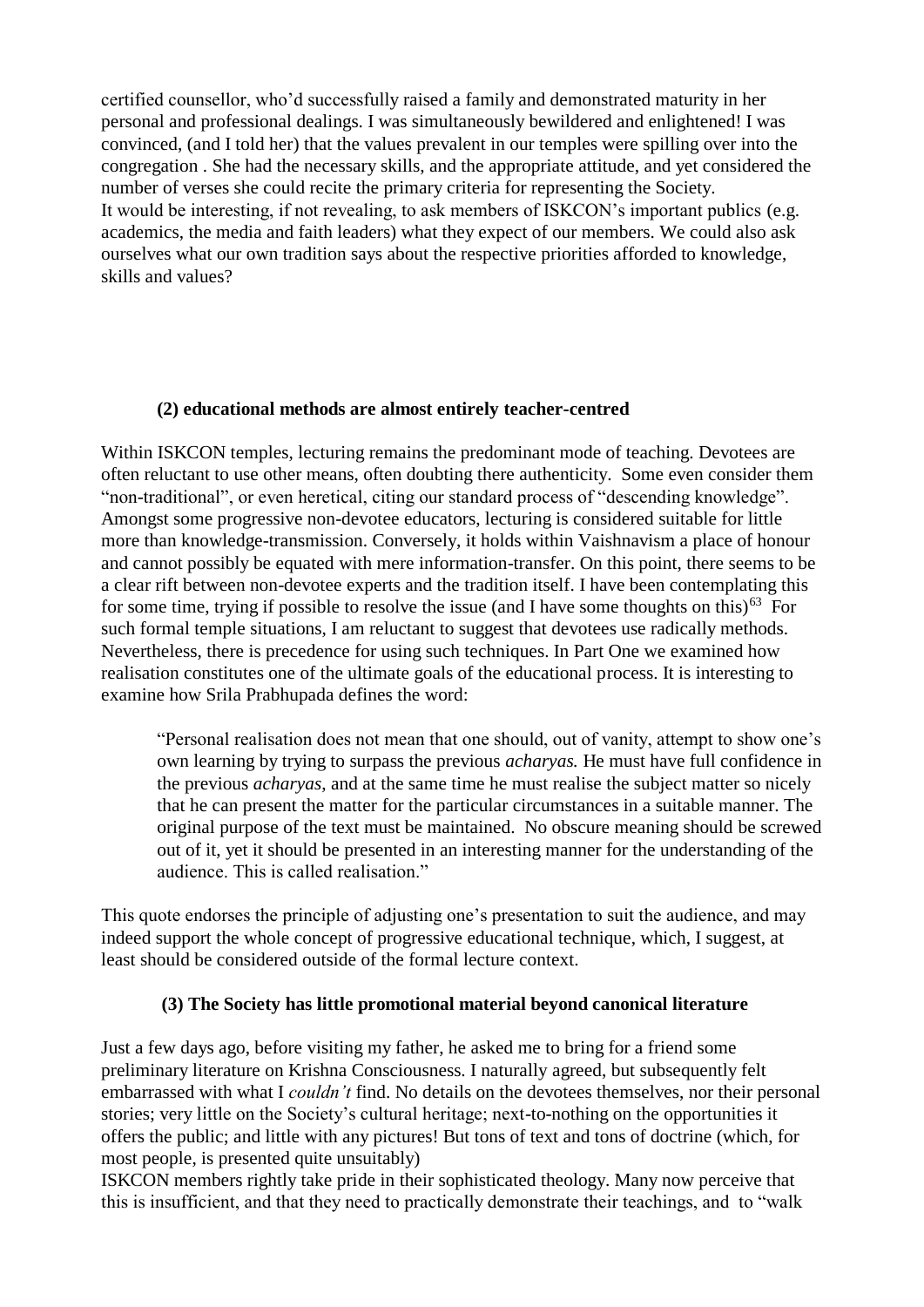their talk". For a society of our size and prominence, the lack of suitable literature reveals, again, an inordinate emphasis on knowledge alone, or on the importance members give to mere belief.

## **Skills**

#### **(4) Little importance is attached to skills training**

Lack of skills training is evident in various ways. We often observe capable devotees performing relatively low-level tasks, when compared to the secular world with its effective training systems What is becoming apparent, gradually, is the huge cost of not training members and of the gross inefficiency in repeatedly re-inventing the wheel. Inadequate skills also become conspicuous in areas which impinge on public perception, such as our reception and telephone services. The whole issue of credibility can be effectively measured simply in terms of skills and values (which are often reflected through conduct and behaviour).

Another key issue is the lack of vocational training for the vast majority of residential devotees who will eventually marry

#### **(5)There is little or no service assessment and insufficient accountability**

Within ISKCON, sincerity is often considered the sole criteria for maintaining a role or position Any attempt to assess may be construed as an affront to one's personal integrity. In leadership circles, the sporadic coups which tear down temple presidents may be attributed to a lack of formalised performance evaluation. In the 80's, initiating gurus were automatically jet-set executives, on account of their spiritual standing, and expected to be knowledgeable in all subjects, whatever their factual experience.<sup>64</sup>

A corollary of these phenomena has been the reluctance of temple devotees to engage the skills of congregational experts whose spiritual practices failed to meet temple standards. In conclusion, material propensities and spiritual qualifications have been totally confused

## **Values**

#### **(6) There is a lack of congruence between devotees theoretical knowledge and the values they demonstrate**

The early Eighties saw devotees recognising the dichotomy between doctrinal theology and spiritual practice. Shortcomings in values were reflected through poor, and often shocking, personal conduct and a striking increase in social anomalies.

I have listed below some of the values which the Society seems to have (unconsciously) nurtured in its members and are inconsistent with shastra:

#### **(a) short-term results have been rewarded more highly than long-term commitment.**

Scripture advocates the relative benefits of *sreyas* (ultimate good) over *preyas*  (immediate benefit). Despite his, new devotees who have contributed significantly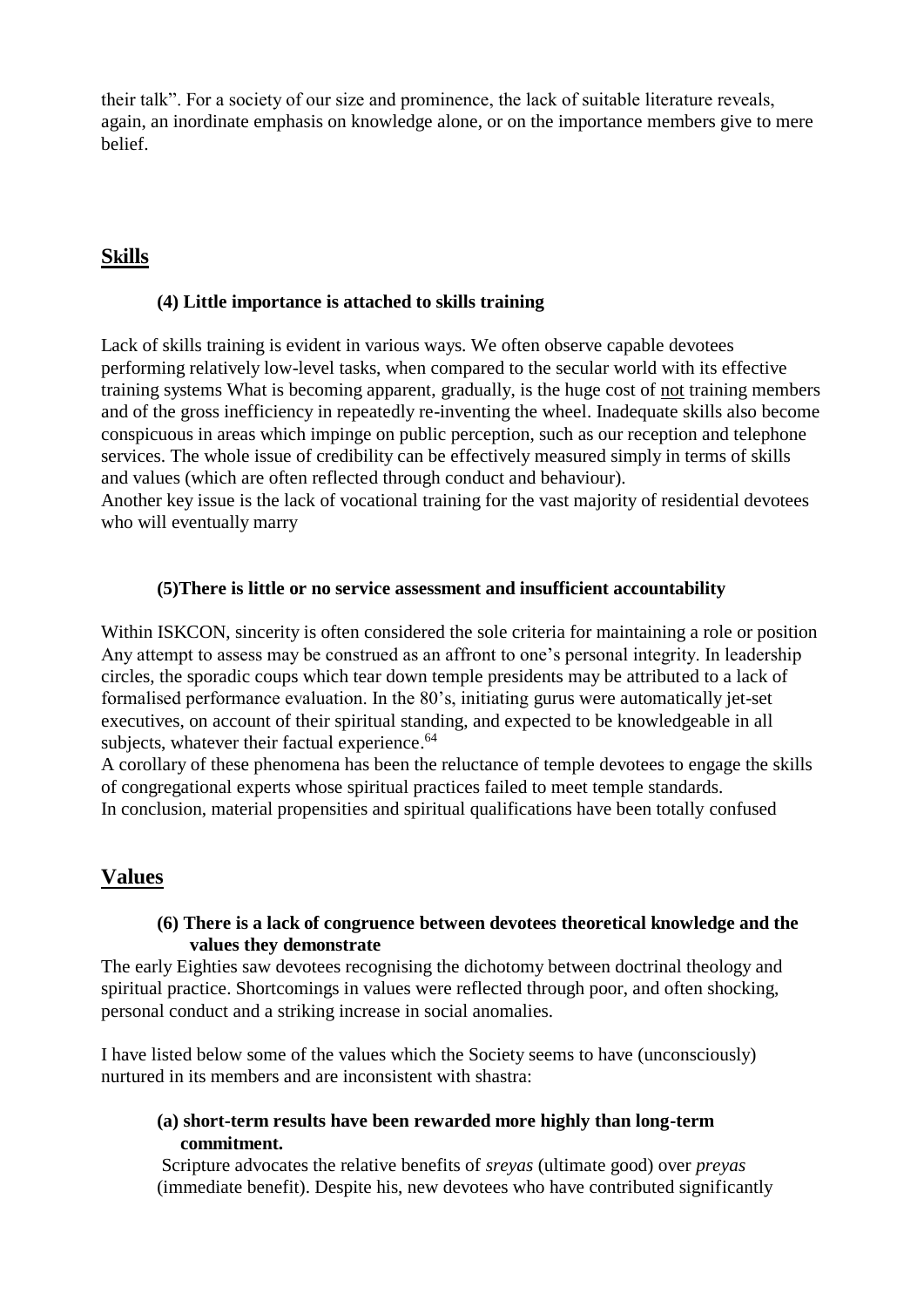towards fund-raising initiatives have often received far greater acclaim from leaders than older devotees who are no longer so financially productive. It is therefore questionable, from an educational perspective, whether the appreciation a member receives is commensurate with his or her factual spiritual advancement (as it should be). One noticeable result has been that leaders often cater more effectively to younger followers than those more mature.

#### **(b) devotees have favoured "transcendence" in preference to "mundane morality"**

In the early days devotees failed to appreciate the importance that basic morality plays in reaching transcendence. Self- realisation, or perception of the self separate from the

mind

and body, was considered to be quite different from character formation. These attitudes naturally mitigated the need for introspection and any deliberate values assessment.

**(c) external renunciation has been valued far more than integrity and personal responsibility.** The leaning towards artificial renunciation and consequent irresponsibility is particularly evident when studying brahmacaris' (often negative) attitudes towards marriage and the fair sex. The grihasta ashram has often, quite erroneously, been equated with materialistic household life. The consequences for brahmacaris changing *ashrams* have been, predictably, disastrous.

**(d) the prevalence of the "welfare mentality".** Devotees have often expected the Society to provide far more of their needs than it is able and eventually become disappointed <sup>65</sup> This raises the question of establishing mutual expectations and, furthermore, the type of people acceptable for residential training  $66$ 

- **(e) unquestioning allegiance has been given preference to thoughtful commitment**  Faith based on suspension of the critical faculties certainly results in a quick commitment, but not usually a lasting one.
- **(f) spirituality is measured largely on the basis of external practices, rather than inner development.** Although strict adherence to *sadhana* is undeniably essential, there has been very little open dialogue about personal issues and what is *really* going on within the devotee's heart.

#### **(7) shastra has been misused to endorse erroneous practices and their attendant values**

ISKCON has its share of "buzz" and "snarl" words, which often embody unquestionable truths and values. For example, when a devotee is insensitive he or she is invariably described as "impersonal", with all its connotations. Other terms worthy of exploration include "surrender", "humble", "independent" and "motivated". Although these terms are theologically significant, they may have been unconsciously misinterpreted for tendentious purposes, usually related to maintaining a high degree of hands-on control (e.g. to keep the work-force enthusiastic).

#### **(8) Business (***vaishya***) values have been predominant**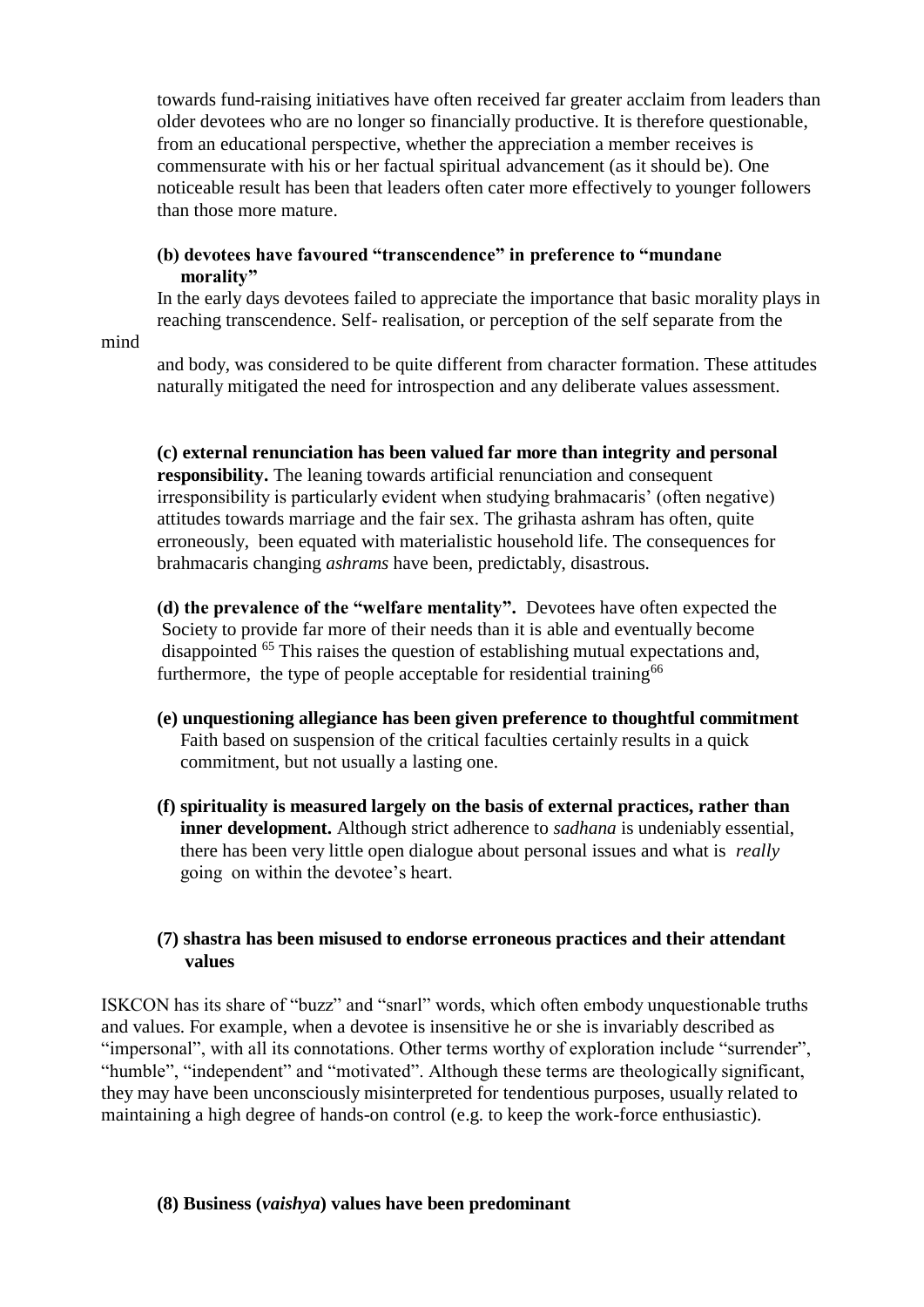Inappropriate values lie at the heart of many of the Society's challenges and may be the natural consequence of the emphasis by leaders on productivity, itself moulded by circumstantial economic pressures (rather than as the direct fault of management itself.) Those with brahminical tendencies (who tend to be independently resourceful) have not always felt appreciated nor found satisfying services. Many, after living in temples, have ultimately pursued careers away from the Society

#### **(9) Discerning people have been reluctant to become closely involved**

Temples filled with less-discerning residents have scared away the more intelligent  $67$ . Many temple residents become highly dependent for their material needs and failed to win respect from the more intelligent and professional classes.

When questioned on subjects beyond their capacity, they often become defensive and attempt to maintain their own perceived superiority by borrowing strength from position, length of time in the Movement, etc. Traditionally the temple and its residents are expected to be exemplary and such training is reserved for men and women of he highest calibre.

#### **Formal Education**

#### **(10) There is little formulation of people-centred goals**

Members, according to their respective levels of commitment, constitute ISKCON's most valuable asset and yet cars, books and property take priority. Material assets have been often been considered the means to secure followers, rather than *vice-versa.* This calls for a reevaluation of the actual purposes of the Society

#### **(15) There is very little continuity and progression**

Many congregational members complain that they have been listening to the "you are no this body" class for the last six and a half years. Similar concerns are expressed by temple residents. Both educational content and methodology lack continuity and progression Teaching methods and styles are more suitable to newer members. The rationale behind this stasis is that:

- (a) hearing is purifying anyway
- (b) repetition is necessary, because we tend to repeatedly forget and fall into illusion

This approach does not acknowledge and validate the intelligence of students, nor recognise the progress they will have inevitably made if educational procedures are sound.

#### **(13) Few clearly delineated systems and structures for training**

Of all temples world-wide, less than thirty per-cent have even an initial *bhakta/bhaktin* course, what to speak of more extensive programmes. Intelligent people plan for the future, but the Society doesn't offer them clear and positive prospects. For many, Krishna Consciousness remains a distant dream rather than a goal towards which they are consistently and perceivably moving.

#### **(16) No clear enrolment policies**

In most temples, the criteria for who is eligible to join remains a mystery and has been highly subjective (and hence subject to gross inaccuracy). Unsuitable candidates have often been accepted to ensure that pots are washed.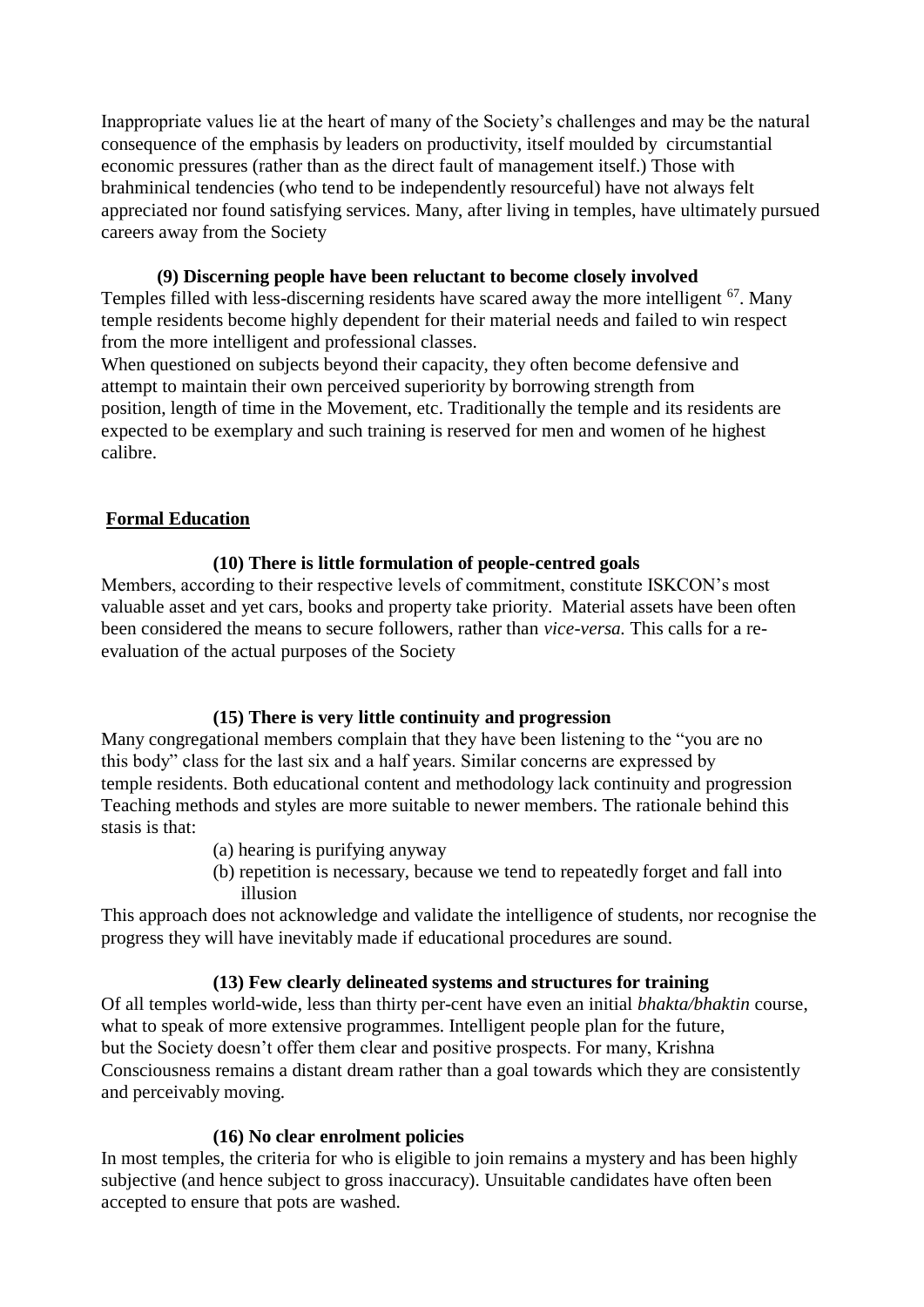#### **(15) New devotees are considered manpower rather than student**

Temple department heads have sometimes opposed moves to introduce systematic training, as it means an initial loss of manpower. Ironically, formal training and education is ultimately intended (amongst other things) to equip temples with highly qualified staff. What is clear is that the Society has not considered education a priority. Fortunately, opinions are shifting at the top and there are signs that ISKCON is indeed entering a new phase, in which we will see rapid strides in education as we enter the new millennium.

## **Proposals**

*The following proposals will be of particular interest to ISKCON devotees, especially leaders, managers and educators:* 

- 1. We clearly establish the vision, identity and function of all ISKCON temples, with specific emphasis on their primary role as educational institutes
- 2 (a) We identify the different publics who have educational needs. I have isolated four major categories namely :
	- (i) leaders and managers
	- (ii) residential devotees (i.e. students)
	- (iii) congregational members
	- $(iv)$  common-interest groups  $^{68}$
	- (b) We establish the specific purposes of training and education for each of these publics
	- (c) For each group we establish paths of involvement, with aims and objectives for each stage of training in terms of knowledge, skills & understanding, and values
	- (d) each discipline within the Society establishes an educational team and subsequently, (and largely from Srila Prabhupada's books) the principles upon which it's development is based, and upon these evaluates its training policies and practices
- (3) We establish for all training courses corresponding enrolment policies and thereafter scheduled periods of commitment and assessment
- (4) We publish appropriate advertising material which clearly differentiate between;
	- (a) our theology
	- (b) our understanding and experience of Krishna consciousness
	- (c) the opportunities which ISKCON offers to individuals for interaction with the Society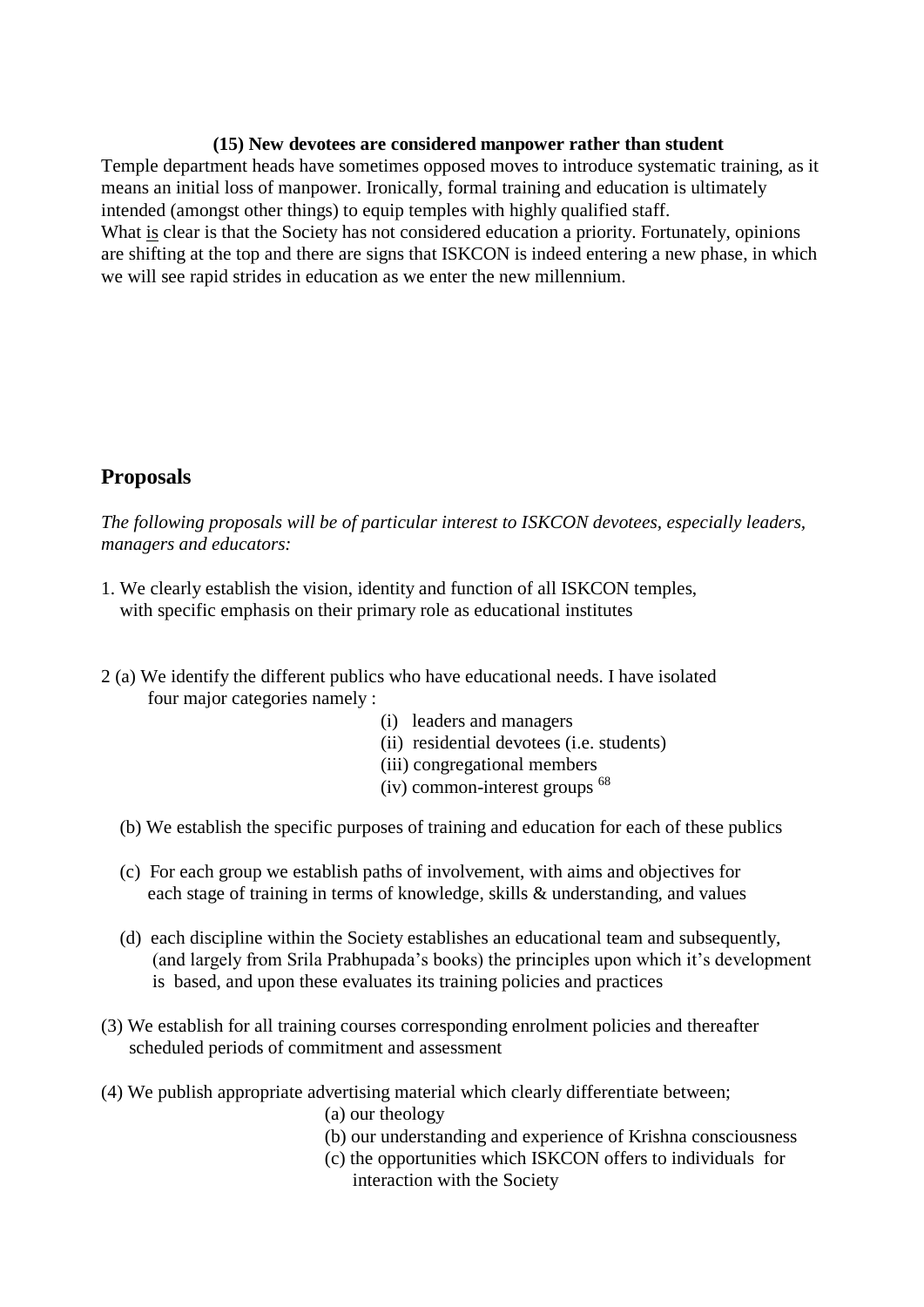- (5) Members who enter the Society for residential training do so with clear understanding of their future prospects, and on a contractual basis with defined rights and responsibilities.
- (6) All teachers and trainers will be trained and accredited, according to international standards
- (7). All managers should be trained, particularly to appreciate:
	- (a) the basic principles of leadership and management in regards to dividing society and training accordingly
	- (b) the value of supporting those with brahminical functions.
	- (c) the importance of continually improving the organisational culture of the Society, and ensuring that it's representatives are aligned with its mission.
- (8) Strong links should be forged between managers and educators to implement all the above and to ensure that the management procedures serve the educational purposes of the Society and that the predominant values within the Society are brahminical  $\hat{69}$

#### **Conclusions**

I am convinced that our discussion points ultimately to *varnashrama*, which accommodates the common principle of service to Lord Krishna and, within that, the whole spectrum of values according to our respective positions within matter. Nevertheless, the predominant values within our society must be brahminical. Varnashrama, by which we can address all material and spiritual challenges, will principally come through the educational forum. If the managerial and educational leaders can co-operate to introduce systematic training and education based on the principles outlined in Srila Prabhupada's books, then everything else will fall into place for the benefit of all.

#### **Notes and References**

<u>.</u>

- <sup>3</sup> And hence possibly dubious values which is, I suspect, the real concern of devotees questioning these methods
- <sup>4</sup> I use the term "Vedic" in the traditional sense to refer to any statement that is consistent with the conclusions of the Vedas or their supplementary texts
- <sup>5</sup> I suggest that there will almost certainly be some differences and that these should be carefully identified.
- <sup>6</sup> The Sanskrit term for "the place of the teacher", by which I'm referring to the education of the Society's children <sup>7</sup> Sefton Davies (1997)
- <sup>8</sup> These corresponding verbs will be useful when analysing the precise meanings of our three key terms
- <sup>9</sup> Sefton Davies (1997)
- $10$  Quite rightly (although in some cases they openly denounced them without discussion or exploration). We did manage, quite early on, to identify many traditional examples of experiential learning. For further details the reader may consult VTE (1996).
- <sup>11</sup> Tentatively assuming that these stages will be applicable over both short and extended periods, and hence relevant to the single lesson, a prolonged course or an entire lifetime (and possibly more!)
- $12$  It's obviously important, and clearly more than mere "information transfer". The reader may also note that I am assuming that our knowledge-skills-values model is comprehensive and all-embracing and can adequately define the whole learning process)
- <sup>13</sup> Delineated in the Caitanya Caritamrta, Madhya Lila 22.78-80 (Bhaktivedanta Swami, 1981)
- <sup>14</sup> Adopted at the Society's incorporation at New York in 1966

<sup>1</sup> Rasamandala Das (1995)

<sup>2</sup> Particularly the work of the VTE (Vaishnava Training & Education), now centred in Oxford, England. Also the VIHE (Vaishnava Institute for Higher Education) currently constructing new facilities in Vrindavana, India and the Bhaktivedanta College of Education & Culture, based in South Africa, but more recently active in the US, India and Mauritius.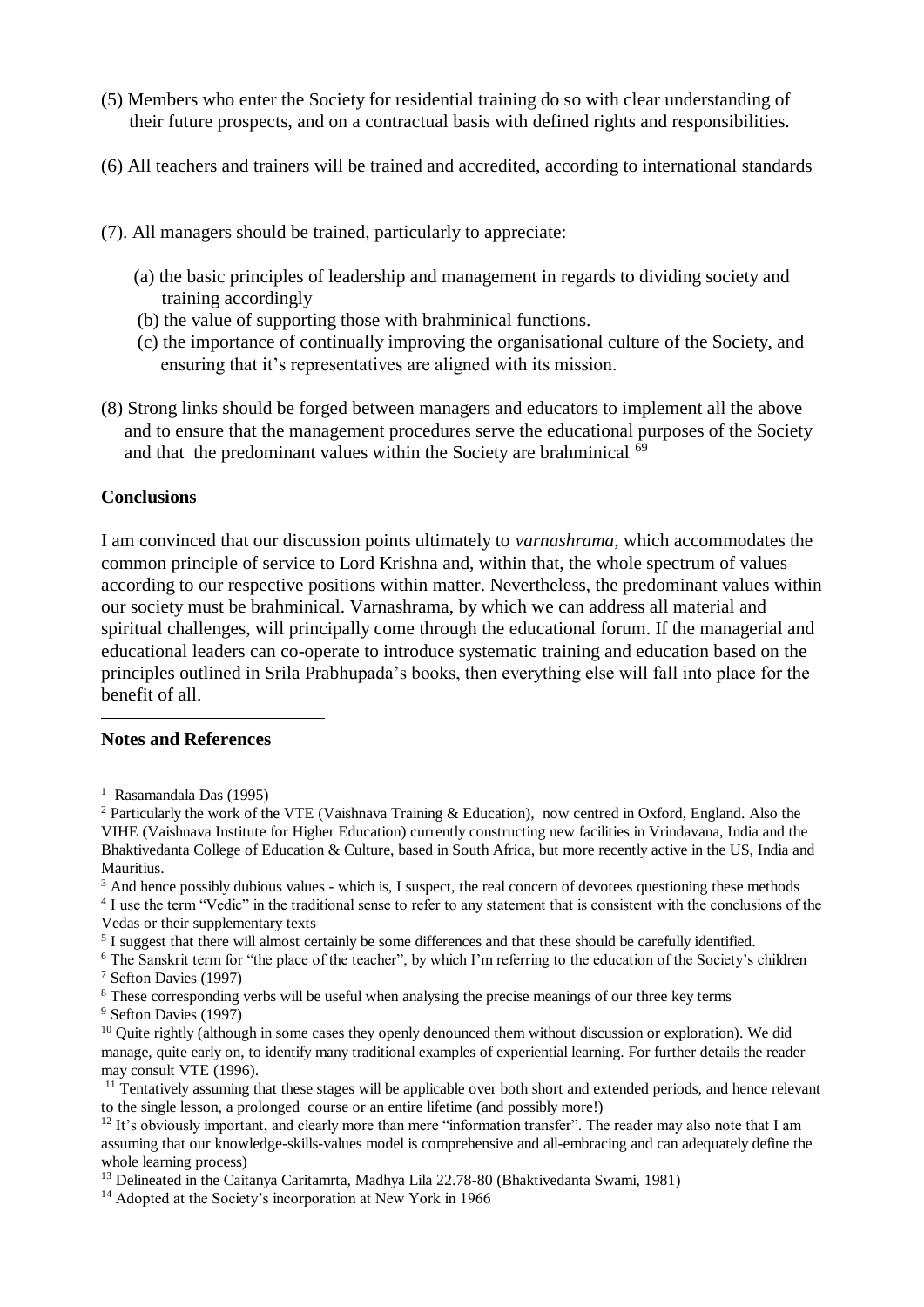15 In my previous article, I proposed that the *brahmachari* and *brahmacharini* ashrams, which comprise a major part of most ISKCON temples, be considered educational institutes, and that this has notable significance for education. On reading the Seven Purposes, I felt it clear that *ISKCON itself* is primarily an educational institute (though, I'll hasten to add, not in the purely academic sense). This has already been thoroughly explained by Naveen Krishna (1997), who explored all seven purposes in this context. We will here simple explore the first, as follows:

*"To systematically propagate spiritual knowledge to society at large and to educate all people in the techniques of spiritual life in order to check the imbalance of values in life and to achieve real unity and peace in the world".* (italics are mine)

My observations were as follows:

1

- (1) Our three 'key words' are contained herein ("skills" being replaced with "techniques")
- (2) Srila Prabhupada wishes our approach to be systematic (in other words, "formal education")
- (3) There is a tangible link between society's problems and any imbalance in values (this is relevant in that it supports the proposal that systematic training and education is one of the most important ways of constructively addressing ISKCON's internal, sociological issues)
- (4) That the ultimate purpose of education is to transform people's values (i.e. what we value, which is so clearly connected to how we perceive the world). Whilst developing educational programmes in ISKCON, many devotees considered that this was far more important for devotees (or religious people in general) than for others. Some, therefore, preferred the term "character formation" in preference to "values and attitudes". It is also clear that the ultimate purpose of *Vaisnava* education is selfrealisation. This has raised the issue (though I won't directly address it here) of whether or not "character formation" is synonymous with self-realisation, or superfluous to it.

<sup>16</sup> A prominent sannyasi disciple of Srila Prabhupada and Principal of the Sri Rupanuga Paramarthik Vidyapitha, Gurukula in Mayapur, India

<sup>17</sup> Untitled and unpublished

 $18$  By "skills" I refer to anything which is identified with the verb "to do" - we could say "action" of any kind. It may not be so precise , but I use the term since it is used in the methodology we are currently studying.

<sup>19</sup> I had assumed here that "realisation" correlates to "values", since in the Vaishnava tradition it refers to the realisation of one's inner identity, as the eternal servant of Krishna, and the development of all associated qualities, as supported by *Srimad Bhagavatam* 5.18.12. [see Bhaktivedanta Swami (1972)]. Later I considered that it might more accurately be considered an extension of our "knowledge" strand (though, as I will mention later, there may be a synthesis of all three at this final stage. In other words, all three are inextricably inter-linked.

#### <sup>20</sup> XXX

<sup>21</sup> Describing the story of Maharaja Nala from the Mahabharata. This reference is from passage 1:4

 $22$  This issue remains open for discussion and the author welcomes any feedback

 $^{23}$ Furthermore, we may note that unless one develops appropriate values, one will not have the impetus to apply the skills one has previously learned. Let us clarify the entire process by examining the career of a carpenter. During his preliminary training the apprentice hears about the different types of wood, the tools he can use, the various kinds of joints, the range of adhesives, etc.. Subsequently, he gets an idea of "the big picture", understanding how these various branches of knowledge inter-relate and consequently how they can be applied (in, for example, constructing a table) and learns the corresponding skills. During the later years, through continued practice, experience and service to his mentor, the knowledge and skills are internalised, until one finally becomes a master carpenter

<sup>24</sup> Some experts imply that "values" objectives generally come before "skills", though somewhat indirectly since they use the term "desire" instead of "values". We have analysed values in terms of both desire and innate characteristics. The variance with our definitions may account for the differences, but it could also represent fundamentally contradictory opinions, possibly worthy of further research. In this connection it may be relevant to point out that according to the Vedic tradition, "love" (a possible objective of education) is a active verb rather than a passive feeling i.e. the act of service gives rise to the feeling, rather than vice-versa, which is the general Western concept of (romantic) love.

<sup>25</sup> According to tradition, and particularly the system of varnasrama-dharma, the student must have from the very beginning the appropriate attitude and aptitude. This indicates that these are "drawn out" rather than "put in". The author's own experience is that of the two, attitude is most important. A student with no skills, but apposite attitudes, is far easier to teach than a student endowed with technique alone.

<sup>26</sup> Chapter 4, Verse 34

 $27$  Subsequently, I proposed that there is no knowledge without inquiry, no livelihood (or useful activity) without service, and no question of character without submission. The last statement is substantiated by Srila Prabhupada (1973) in the purport to text 13.12 of the Bhagavad Gita: "the beginning of knowledge, therefore, is *amanitva*,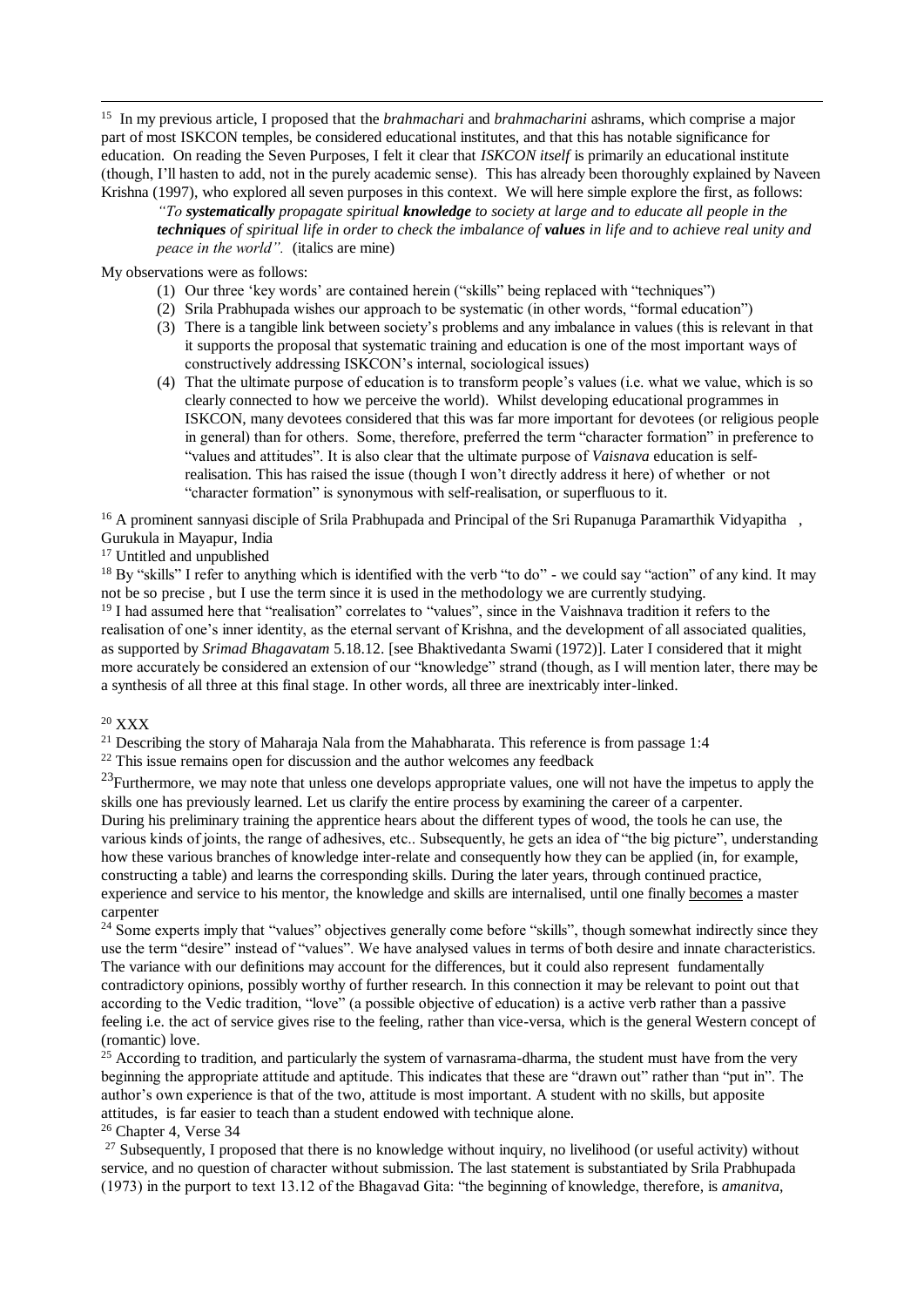humility". (Lord Krishna uses the word "knowledge" here to refer largely to what we would term "values" i.e. nonviolence, tolerance, simplicity etc.)

<sup>28</sup> The same debate exists in secular circles. In the UK "skills" tends to refer to physical activities, whereas on the Continent it is a broader definition, encompassing more subtle abilities

 $29$  Verses 13 - 45 in particular.

<sup>30</sup> See verse 18

1

<sup>31</sup> Literally "one's constitutional duties". Dharma, as we've mentioned, can also be translated as "implicit nature", again implying the necessary congruence between values and action.

<sup>32</sup> See Bhaktivedanta Swami (1973) "In other words, the tree of this material world is only a reflection of the real tree of the spiritual world. This reflection of the spiritual world is situated on desire, just as a tree's reflection is situated on water. Desire is the cause of things being situated in this material reflected light" (Bhagavad Gita 15.1, purport)

 $33$  The notion of action being constitutionally inseparable from the self is consistent with Gaudiya Vaisnava theology, though clearly at loggerheads with the *advaitic stance*).Srila Prabhupada writes, "As soon as we say "cultivation", we must refer to activity. Without activity, consciousness alone cannot help us" (Bhaktivedanta Swami, 1985).

<sup>34</sup> Ascribed to Honey and Mumford, who describe four stages; doing, reflecting, abstracting and modifying.

<sup>35</sup> The reader may wish to consult Bhagavad Gita (9.2, 10.7). Also the verse "Atmavan manyate jagat" - one sees according to the nature of oneself [original source unknown, adapted from Rohininandana Das (1990)]. Srila Prabhupada also mentions how the four qualities (mercifulness, truthfulness, cleanliness and austerity) are destroyed by the four sinful activities (animal slaughter, gambling, illicit sex and intoxication).

<sup>36</sup> Bhakti Vidhya Purna Swami (1997)

 $37$  I expect this is equally true for devotees and non devotees alike

<sup>38</sup> this is not to suggest that factual knowledge and its transmission is not important

<sup>39</sup> Especially to introduce them to more interactive methods.

<sup>40</sup> based on telling

<sup>41</sup> based on asking

<sup>42</sup> for example, the author has heard of devotee children being mocked in school for questioning Darwin's theory of evolution.

<sup>43</sup> i.e to have internalised it. The reader may also refer to Sriharsa's four stages of education, where realisation is a prerequisite to teaching.

 $44$  These values may also significantly influence the type of person attracted to such an educational process. A teacher who does not possess the liberality of a brahmana will have difficulty attracting those with such inclinations. The authors experience is that they tend to become defensive and to suppress a mood of open inquiry.

<sup>45</sup> More progressive secular facilitators often propose a highly relativistic point of view (e.g. stating that "one man's truth is as good as anybody else's). This can make facilitation easier, but is obviously at odds with ISKCON's theology.

46 which Sefton outlines in his ICJ article

<sup>47</sup> Perceptions can be erroneous or misleading. The Sri Isopanisad (199x, ), offers the example of mistaking a rope for a snake

<sup>48</sup> I have implied here that the experiential learning cycle is incomplete without testing what one abstracts against shastra. Additionally, scripture may also define the activities themselves (the "doing" stage) and the values which the learner needs to develop (see diagram XX). Note that here I an referring to our knowledge, skills and values model, with the dialectic between perception and active response revolving around the object of knowledge, the inner person or the soul. Without scripture, or a *locus-standi, it may be that such a cycle can be a downward spiral, rather than an upward one.* 

<sup>49</sup> at the stage of knowledge-acquisition

<sup>50</sup> understanding, realisation, latent aptitudes etc.

<sup>51</sup> For example, according to tradition, freedom of choice is a privilege awarded to one who has proven to be responsible, having "passed the test of the spiritual master".

<sup>52</sup> According to the Oxford dictionary, this word has a number of meanings. We use it in he sense of unchanging laws (e.g. the principle of gravity, or the principle of *karma*)

<sup>53</sup> I would further suggest that experiential learning without such a bedrock is inclined to go in downward spirals i.e. the learner may become increasingly ignorant. The Bhagavatam hints at this in the phrase "sufficiently inexperienced by years". In other words, an erroneous worldview may reinforce behaviour which evokes responses appearing to confirm the learners faulty mind-set.